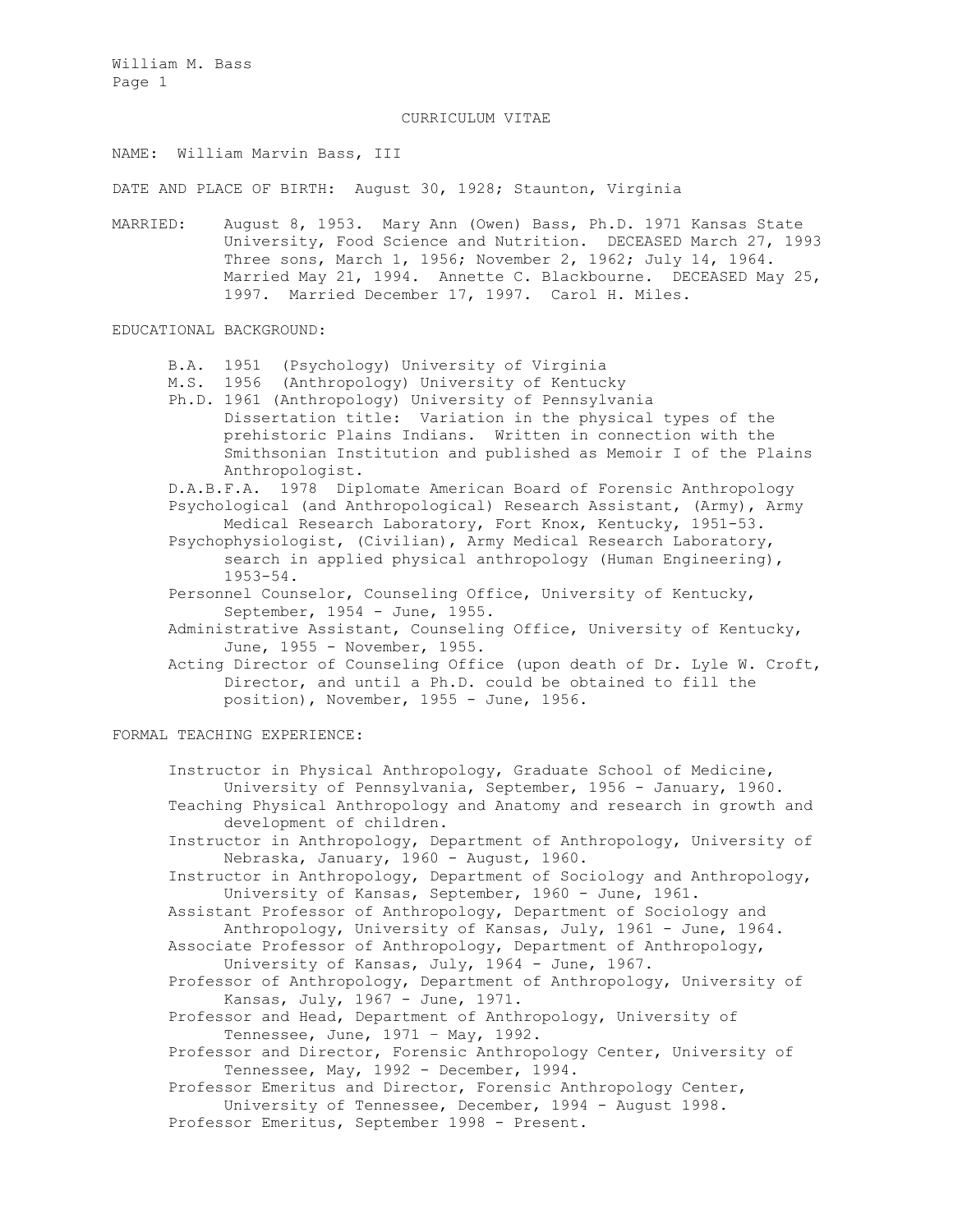## RESEARCH EXPERIENCE:

| Summers       |                                                          |  |
|---------------|----------------------------------------------------------|--|
| $1956 - 1959$ | Physical Anthropologist, River Basin Surveys,            |  |
|               | Smithsonian Institution. Laboratory analysis in          |  |
|               | Washington, D.C. and supervisor of burial excavations in |  |
|               | South Dakota.                                            |  |
| 1960          | Laboratory and field research for University of          |  |
|               | Nebraska.                                                |  |
| $1961 - 1970$ | Field Director for National Science Foundation and       |  |
|               | National Geographic Society funded field excavations of  |  |
|               | human skeletons in Northern and Central Plains area.     |  |
| 1964          | Three months excavating burials in Azerbaijan, Iran.     |  |
| 1974          | Two months removing a historic German-Lutheran cemetery  |  |
|               |                                                          |  |

### GRANTS AND FELLOWSHIPS

Graduate Research Grant, University of Pennsylvania, Summer 1959. Faculty Research Grant, University of Nebraska, Summer 1960. General Research Grant, University of Kansas, Academic years 1961-68. National Park Service Grant 1963, 1966. NSF Undergraduate Research Program 1963, 1964, 1966, 1968. Wenner-Gren Travel Grant to Iran 1964. NSF grants to excavate in South Dakota 1962, 1965, 1966, 1967, 1970. National Geographic grant to excavate in South Dakota 1968, 1969.

#### HONORS

University of Kansas "Hill Teacher" - Outstanding Teacher Award 1964. 1,000 H. Bernerd Fink Award for excellence in classroom teaching 1965, University of Tennessee. University of Tennessee Alumni Public Service Award 1975. Alumni Distinguished Professor 1978 - \$3,000 annual salary supplement. Macebearer, University of Tennessee 1985-86. Omicron Delta Kappa, National Leadership Honor Society 1984. American Academy of Forensic Sciences Physical Anthropology Award in Recognition of Outstanding Contributions to the Forensic Sciences 1985. Professor of the Year Finalist by The Council for Advancement and Support of Education 1984-85. National Professor of the Year by The Council for Advancement and Support of Education 1985-86. Honored at a joint session of the Senate and House of Representatives of the State of Tennessee for Outstanding Contribution to Higher Education 1986. Phi Kappa Phi, National Honor Society 1985-present. National College of District Attorneys - Lecturer of Merit Award, 1986. Sigma Xi National Lecturer 1987-88; 1988-89. Ida Beam Distinguished Visiting Professor, University of Iowa, Spring 1987. Eminent Scholar - Jacksonville State University, Jacksonville, Alabama 1988. Phi Kappa Phi, Academic Scholar Award \$500, Spring 1991. Phi Betta Kappa, Elected Member, Spring 1993. Alexander Prize, Ideal Undergraduate teacher-scholar award from University of Tennessee \$5000, Spring 1993. Distinguished Fellow Award, American Academy of Forensic Sciences, San Antonio Mee Chancellor's Citation: Extraordinary Service to the University, April 1994. Faculty Study in Hodges Library named in my honor, September 1995.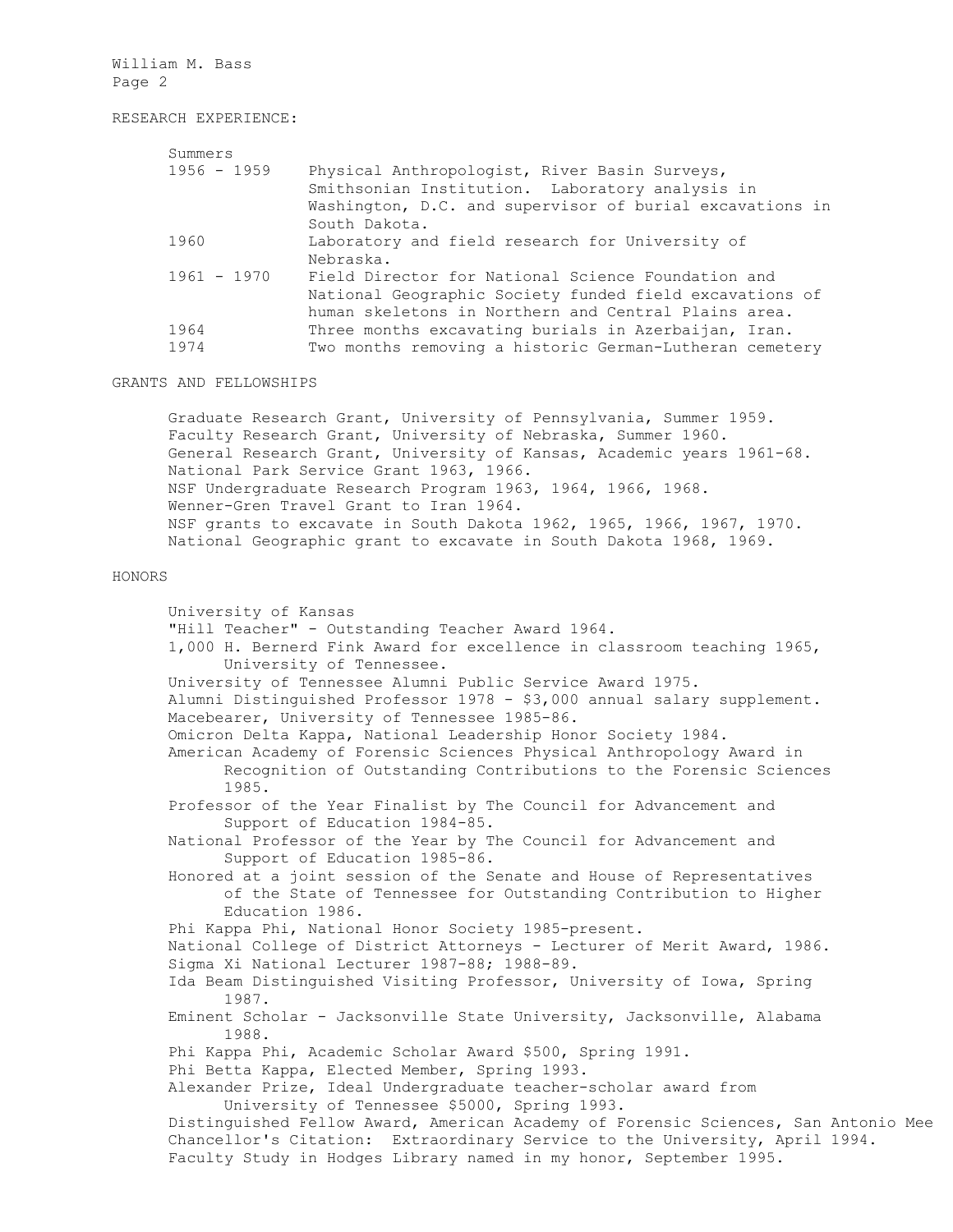> Halbert E. Fillinger Lifetime of Distinguished Service in Forensic Research, Vidocq Society 2003.

University of Kentucky Distinguished Alumni. Total number of alumni honored has been 263 out of 232,187 graduates, 2004.

Seventh recipient of the Adelaide Medal from the International Association of Forensic Sciences for "your work, dedication, and service to forensic sciences over the many years of your long and distinguished career." 2008.

Inductee into the Class of 2008 University of Kentucky "College of Arts and Sciences Hall of Fame." 2008.

## BOOK DEDICATION

In recognition for my research in the prehistory of the Plains Area the following book was dedicated to me.

Jantz, Richard L. and Douglas W. Owsley 1994 Skeletal Biology in the Great Plains: Migration, Warfare, Health, and Subsistence. Smithsonian Institution Press, Washington, D.C.

Symposium in Honor of William M. Bass by his students.

Friday, February 18, 1994, American Academy of Forensic Sciences. Papers presented at this symposium published in the Vol. 40, No. 5 issue of the Journal of Forensic Sciences, pages 727-788.

## CONTINUING PUBLIC SERVICE

- 1971-Present Consultant to Tennessee State Medical Examiners Systems as State Forensic Anthropologist.
- 1973-2000 Visiting Faculty to The Tennessee Law Enforcement Training Academy.
- 1982-Present Consultant to Tennessee Bureau of Investigation in Forensic Anthropology.

1984-Present Consultant to United States Air Force Mortuary Services. 1986-Present Consultant to United States Armed Services Graves Registration Office (ASGRO).

## MILITARY SERVICE

Entered Army November 15, 1951. Basic training Infantry. Transferred to Medical Corps in March, 1952 and served as Research Assistant in Audition and Vibration Branch, Army Medical Research Laboratory, Fort Knox, Kentucky. Honorable discharge November 16, 1953.

### PROFESSIONAL ORGANIZATIONS

American Academy of Forensic Sciences (Fellow), President, Physical Anthropology Section 1983 Distinguished Fellow Award 1994 Plains Conference for Anthropology Tennessee Archaeological Society, Secretary-Treasurer and Editor Tennessee Archaeologist, 1972-75. Tennessee Anthropological Association, Secretary-Treasurer 1975 present. Sigma Xi, UT Chapter Vice President 1982; President 1983

EDITORIAL BOARDS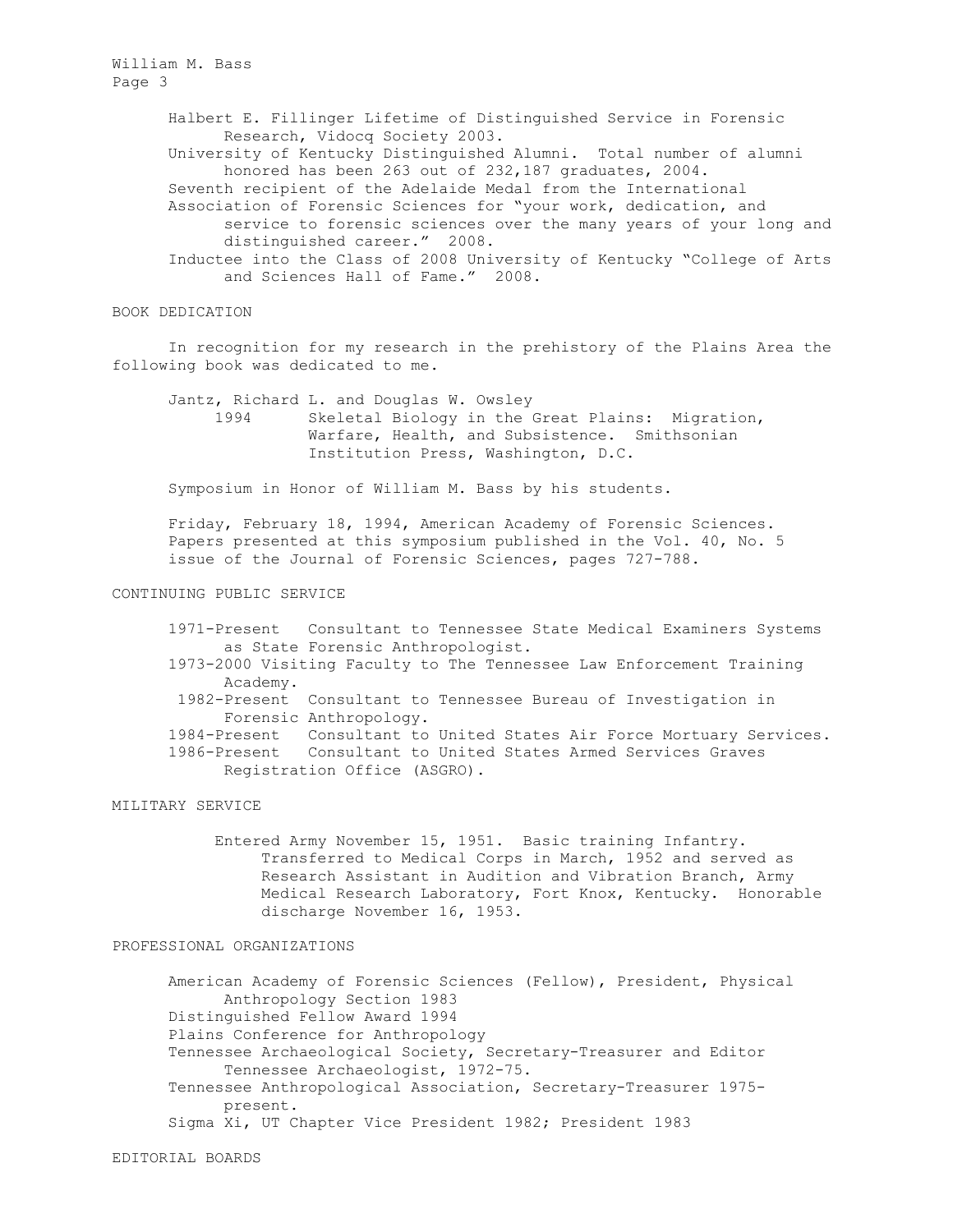> American Journal of Physical Anthropology 1986-1991. Journal of Forensic Sciences 1989-2004. Forensic Science Review 1989-Present.

ETHICS COMMITTEE

American Academy of Forensic Sciences 1989-1992.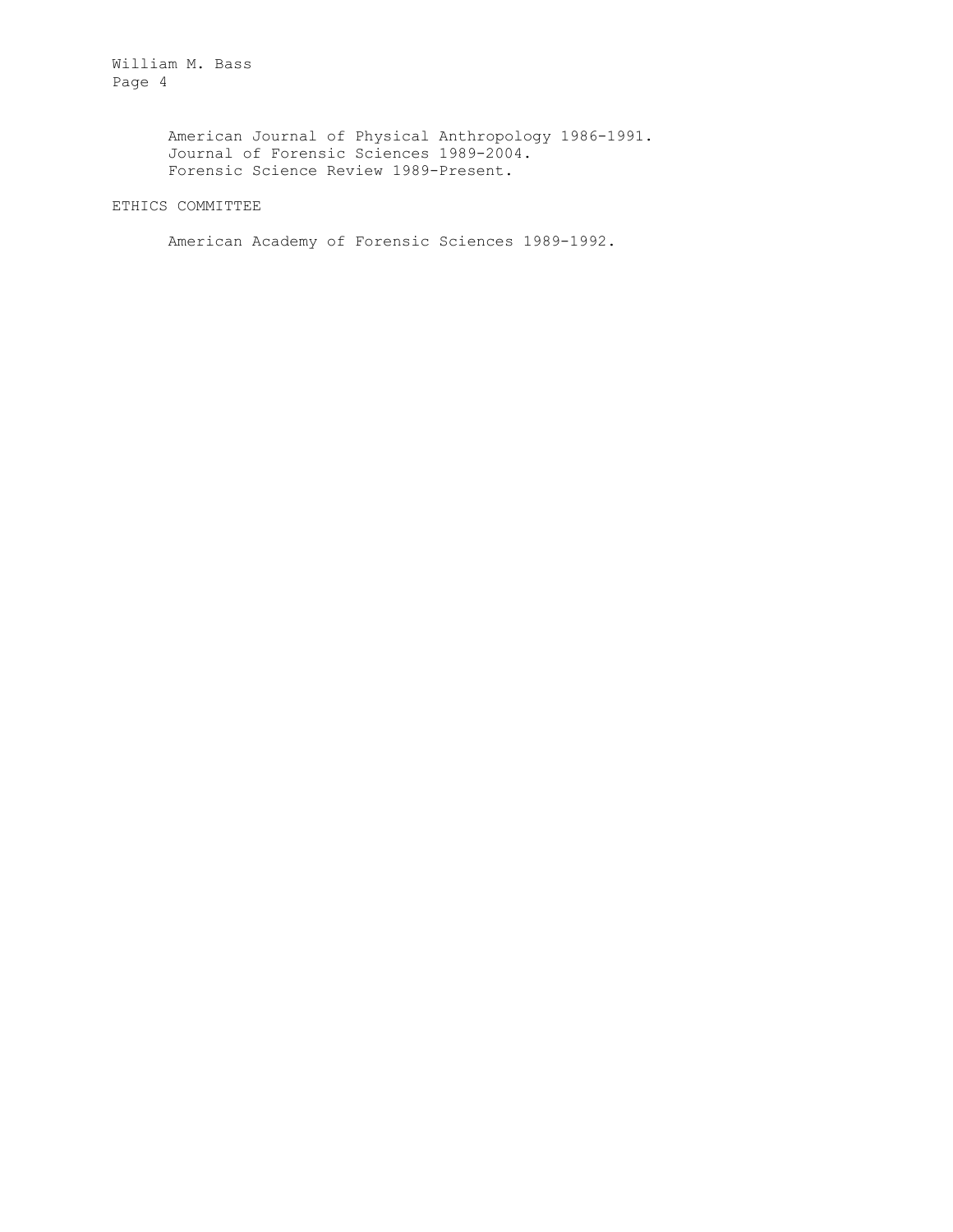### PUBLICATIONS

- 1. Loeb, M., W. M. Bass, E. E. Roberts and M. L. Samuelsen 1955 A further investigation of the influence of whole-body vibration and noise on tremor and visual acuity. Report No. 165, A.M.R.L. Project No. 6-95-20-001. Army Medical Research Laboratory, Ft. Knox, Kentucky.
- 2. Bass, William M. 1958 The application of physical anthropology to the question of differential maturation in relation to race. Bulletin of the Philadelphia Anthropological Society, Vol. II, No. 3, May. Philadelphia.
- 3. 1958 Addendum to the skeletal report of the Sweat Bee Mound Site, 14PO14. Abstract. River Basin Survey Papers B.A.E. Bulletin 169, p. 78, Washington.
- 4. 1960 Variation in physical types of the Aboriginal Plains Indians. Abstract of a paper given at the Seventieth Annual Meeting of the Nebraska Academy of Sciences. Proceedings of the Seventieth Annual Meeting of the Nebraska Academy of Sciences. April.
- 5. 1960 Human skeletal remains from Pictograph and Ghost Caves by Snodgrasse. A book review. Plains Anthropologist 5(10):90.
- 6. 1960 A comparative study of the sequence and time of appearance of maturity indicators in the hand of White, Negro and Chinese children in the U. S. American Journal of Physical Anthropology 18(4):339-340.
- 7. 1961 A preliminary study of human skeletal material from archaeological sites in Nebraska. Plains Anthropologist 6(12):Part 1 and 2, pp. 59-60 and 108-109.
- 8. 1961 The laboratory excavation of a Woodland type ossuary. Abstract of a paper read at the 18th Plains Conference, Norman, Oklahoma. Plains Anthropologist 6(12):60.
- 9. 1961 Human skeletal material from the Olson Mound (39BF223) Buffalo County, South Dakota. Plains Anthropologist 6(13):169.
- 10. 1961 1960 excavation at the Leary Site, 25RH1, Richardson County, Nebraska. Plains Anthropologist 6(13):201-202.
- 11. 1961 The variation in physical types of the prehistoric Plains Indians. Abstract. Dissertation Abstracts 222(4):967-968.
- 12. 1962 The excavation of human skeletal remains. In "Field Handbook of the Human Skeleton" by R. F. G. Spier, Missouri Archaeological Society Publication, pp. 39-51.
- 13. 1962 A preliminary analysis of burial data on 255 individuals from the Sully Site, 39SL4, Sully County, South Dakota. Plains Anthropologist 7(16):77-79.
- 14. Bass, William M. and Walter H. Birkby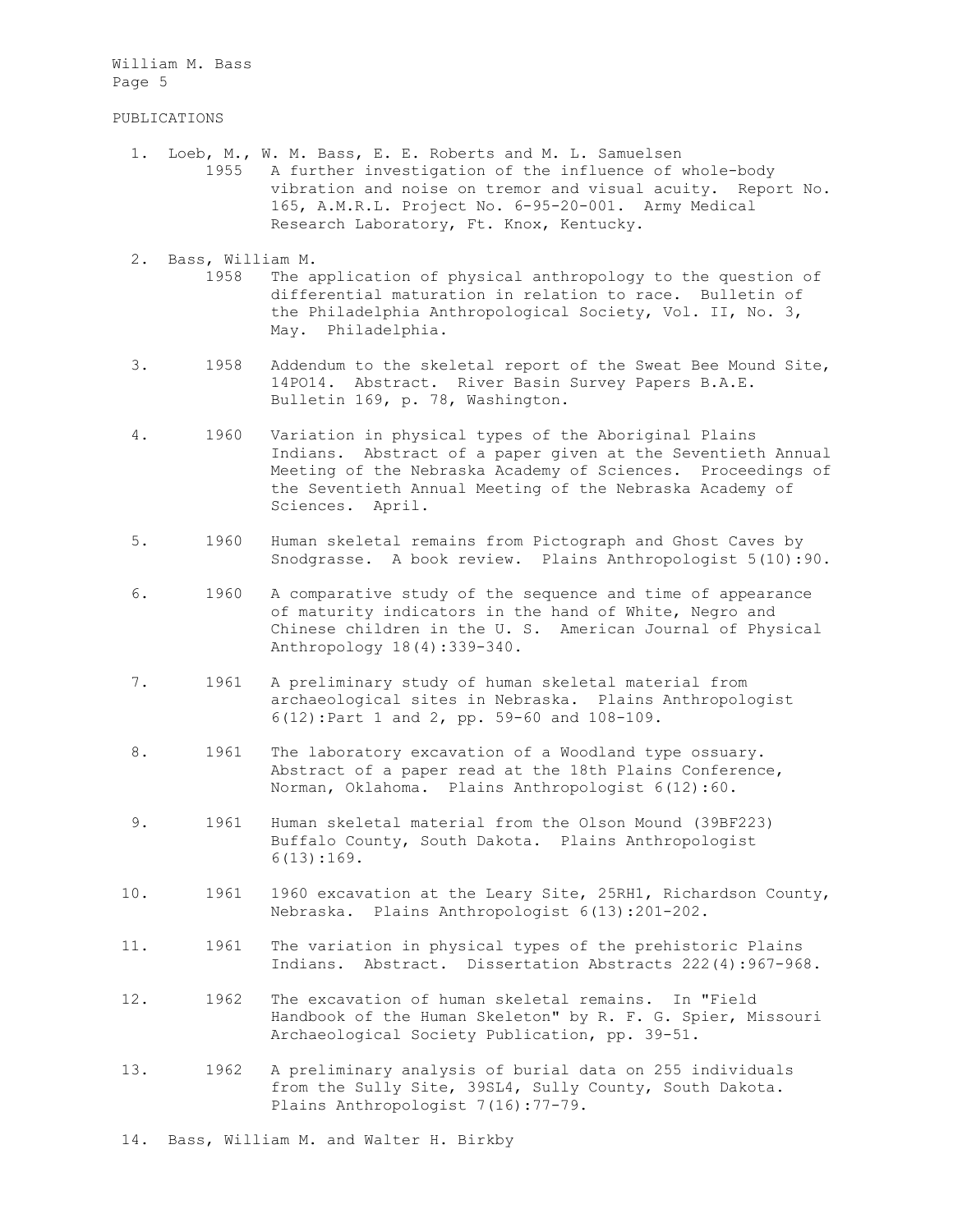- 1962 A human cranium from Foard County, Texas. Transactions of the Kansas Academy of Science 65(1):80-86.
- 15. Bass, William M. and Judy Ann Myers 1962 Identification of a human skull and mandible found near Pierre, South Dakota. Museum News, W. H. Over Museum, State University of South Dakota, Vermillion, S. D. 23(9):1-9.
- 16. Bass, William M. and Walter H. Birkby 1962 The first human skeletal material from the Huff Site, 32M011, and a summary of Mandan skeletal material. Plains Anthropologist 7(17):164-177.
- 17. Hoyme, Lucile E. and William M. Bass 1962 Human skeletal remains from the Tollifero (HA6) and Clarksville (MC14) Sites, John H. Kerr Reservoir Basin, Virginia. Bureau of American Ethnology Bulletin 182:329- 400, Pls. 97-110, Smithsonian Institution.
- 18. Bass, William M.<br>1962 The e The excavation of human skeletal remains. Kansas Anthropological Association Newsletter 8(2):9-18.
- 19. 1962 Book review of Montagu, M. F. Ashley, "An Introduction to Physical Anthropology" and Comas, Juan, "Manual of Physical Anthropology". Plains Anthropologist 7(18):274-276.
- 20. 1962 An early Indian cranium from the Medicine Crow Site, 39BF2, Buffalo County, South Dakota. American Journal of Physical Anthropology 20(1):64.
- 21. 1963 Human skeletal material from Hasanlu, Iran. Proceedings of the Seventy-Third Annual Meeting of the Nebraska Academy of Sciences, 1963:3.
- 22. 1963 Book review of "The Physical Anthropology of Ceylon" by Howard M. Stoudt. American Journal of Physical Anthropology 21(1):83-84.
- 23. 1963 Book review of "The Physical Anthropology of Southern Nigeria" by P. A. Talbot and H. Mulhall. American Journal of Physical Anthropology 21(1):84-85.
- 24. 1963 Report of the 19 1/2 Plains Conference. Plains Anthropologist 8(20):124-125.
- 25. 1963 The use of heavy power equipment in the excavation of human skeletal material. Abstract, Plains Anthropologist 8(20):122-123.
- 26. Birkby, Walter H. and William M. Bass 1963 Possible Shoshonean skeletal material from the Turk Burial Site, 48WA301, Plains Anthropologist 8(20):103-114.

 27. Bass, William M. 1963 Human skeletal material from 14LC301 and 14LC302, Lincoln County, Kansas. Kansas State Historical Society Anthropological Series, No. 1, Topeka, Kansas, pp. 92-94.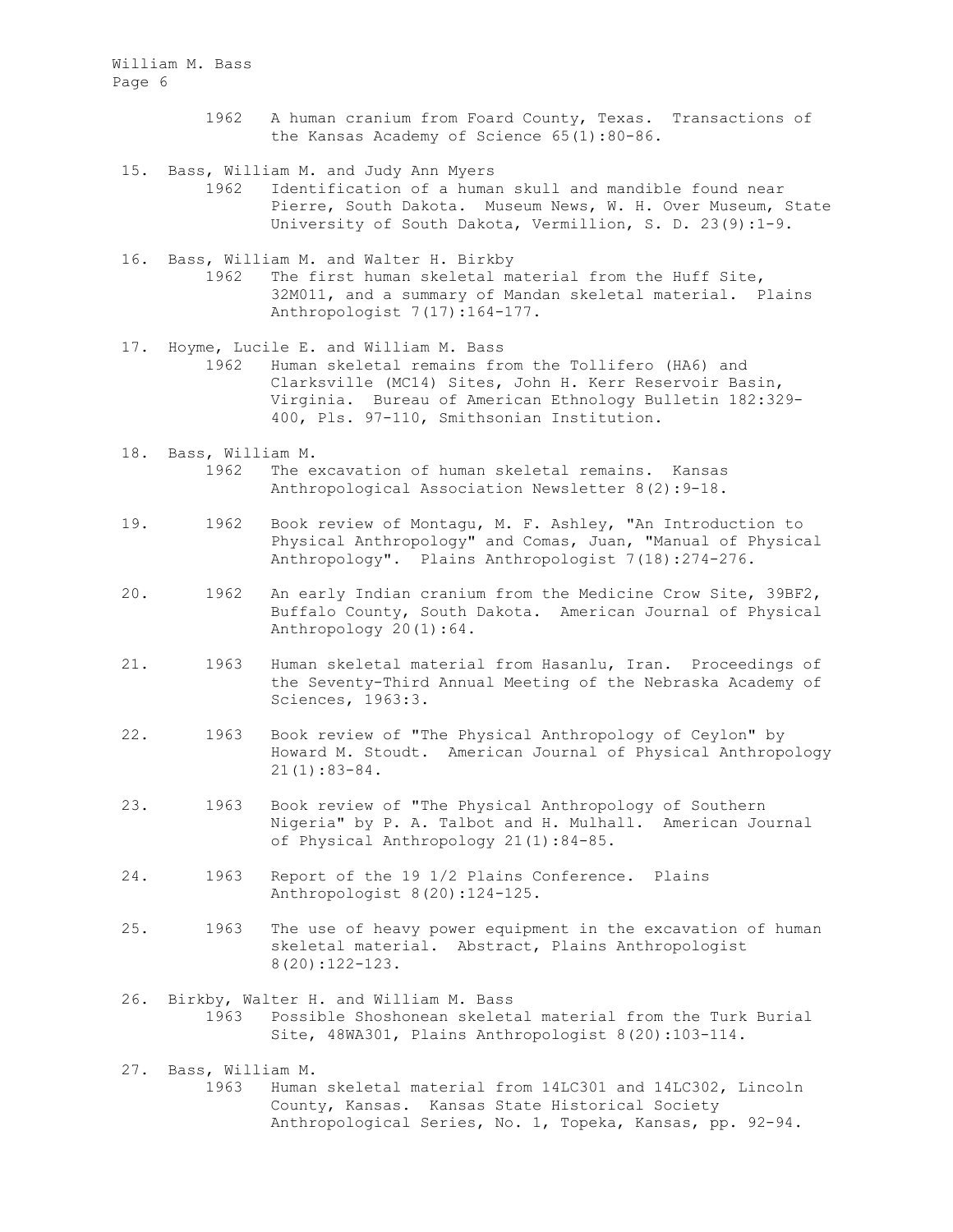- 28. 1963 A human skeleton from Pueblo County, Colorado, Southwestern Lore, September, Vol. XXIX(2):40-43.
- 29. 1963 Human skeletal material from the Russell Mound, 14JW207, Jewel County, Kansas. An addendum to "The Archaeological Salvage Investigations in the Lovewell Reservoir Area, Kansas" by Robert W. Neuman. Smithsonian Institution Bureau of American Ethnology Bulletin 185:298.
- 30. 1963 Review of HUMAN EVOLUTION by Theodosius Dobzhansky. In Evolution 17(3):371.
- 31. Bass, William M. and Donald C. Lacy 1963 Three human skeletons from the P. K. Burial, Sheridan County, Wyoming. Plains Anthropologist 8(21):142-157.
- 32. Bass, William M. and William S. Lyon, III 1963 A human skeleton from the Anthony Site. Plains Anthropologist 8(21):158-163.
- 33. Bass, William M. 1963 The place of a physical anthropologist in a salvage archaeology program. American Journal of Physical Anthropology 21(3):408.
- 34. 1963 The early inhabitants of Hasanlu, Iran. American Journal of Physical Anthropology 21(3):422.
- 35. Bass, William M. and Patricia A. Grubbs 1964 Human skeletal material from the Howard Hays Site, 14NT51, Norton County, Kansas: A Plains Woodland Burial. Kansas Anthropological Association Newsletter 9(8):1-7.
- 36. Bass, William M. and John C. Barlow 1964 A human skeleton from the Pryor Creek Burial, 24YL404, Yellowstone County, Montana. Plains Anthropologist 9:29-36.
- 37. Bass, William M. 1964 The variation in physical types of the Prehistoric Plains Indians. Memoir I, Plains Anthropologist 9(24):65-145.
- 38. 1964 Human skeletal material from the vicinity of the Hosterman Site, 39P07, Oahe Reservoir, South Dakota. Bureau of American Ethnology Bulletin 189:259-265.
- 39. 1964 Opinions from the Hill. Lawrence Journal World. Nov. 2, 1964.
- 40. 1964 Review of "Introduction al Diagnostico de la Edad y Del Sexo en Restos Oseos Prehistoricos." Santiago Genoves T. American Journal of Physical Anthropology 22(2):207-208.
- 41. 1964 Anthropology in Kansas. Kansas Anthropological Association Newsletter 10(4):1-5.
- 42. 1965 Book review of "The Physical Characteristics of the Aboriginal La Jollan Population of Southern California." American Antiquity 30(3):367-368.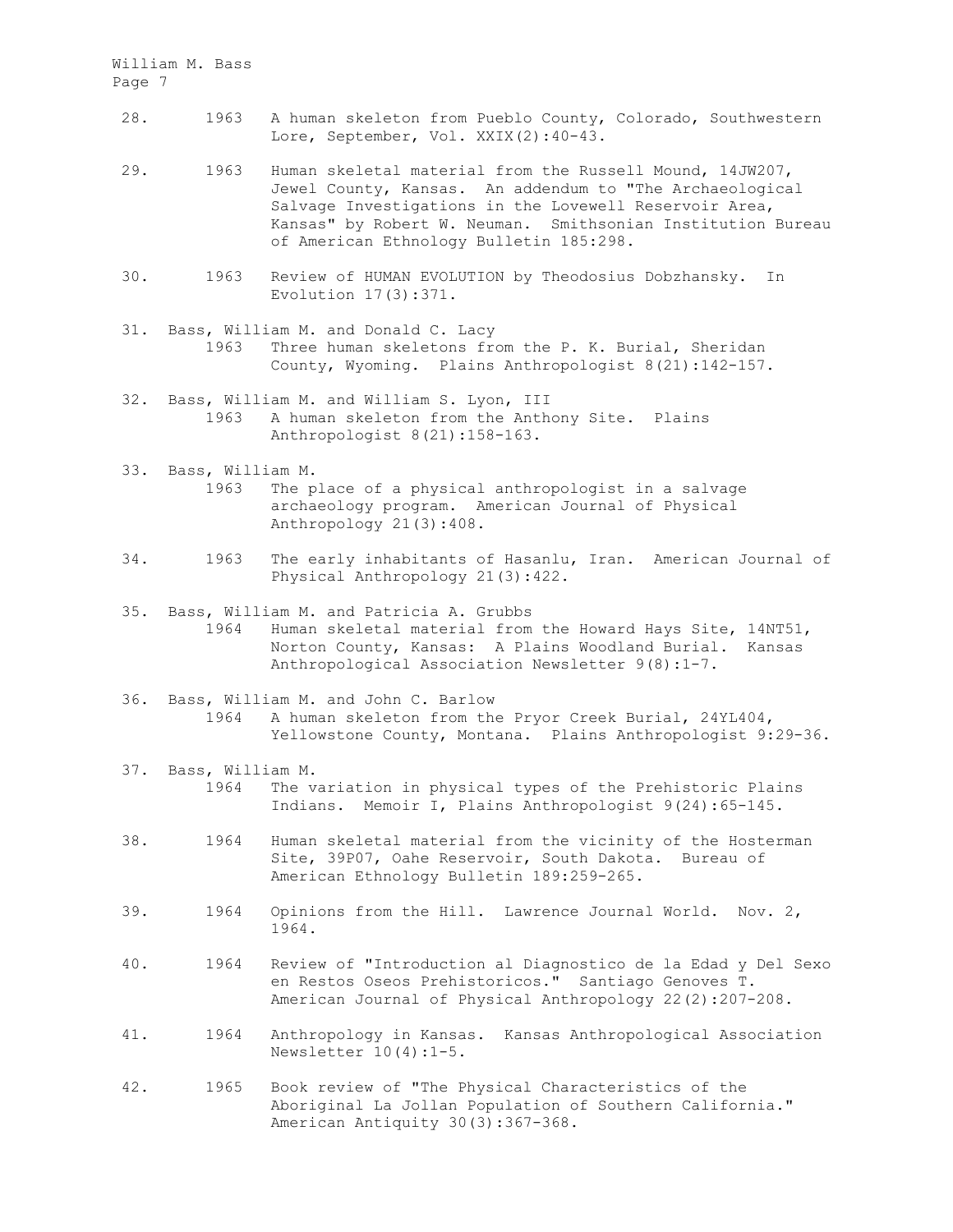- 43. Bass, William M. and Richard L. Jantz 1965 Two human skeletons from 39LM227, a mound near the Stricker Site, Lyman County, South Dakota. Plains Anthropologist 10(27):20-30.
- 44. Bass, William M. 1965 Book review of "Classification and Human Evolution" edited by S. L. Washburn. Archaeology 18(3):238-239.
- 45. Bass, William M. and C. L. Berneking 1965 A possible Oneonta burial found near Sioux City, Iowa. Journal of the Iowa Archaeological Society 13:17-23.
- 46. Bass, William M. 1965 Book review of "The Australian Aborigines", by A. P. Elkin. American Journal of Physical Anthropology 23(4):456.
- 47. Bass, William M. and Patricia A. Grubbs 1966 Human skeletal material from a Keith Focus Plains Woodland Site, 14PH10, Kirwin Reservoir, Phillips County, Kansas. Plains Anthropologist 11(32):135-143.
- 48. Bass, William M. 1966 The excavation of Arikara burials from the Leavenworth Site, 39C09, Corson County, South Dakota. Plains Anthropologist 11:162 (abstract).
- 49. 1966 Book review of "The Archaeology of New York State" by William A. Ritchie. American Journal of Physical Anthropology 24(2):277-278.
- 50. 1966 Der bogen und die bruder old shatterhands Tod Durch Eine Pfeilspitze. Deutsches Waffen Journal 7:6 Schwabisch Hall.
- 51. 1966 Review of "Late Paleo-Indian and Early Archaic Manifestations in Western Kentucky" by Martha A. Rollingson and Douglas W. Schwartz. American Journal of Physical Anthropology 24(3):382-383.
- 52. Schock, Jack M. and William M. Bass 1966 Some additional artifacts from the Fanning Site (14DP1). Plains Anthropologist 11(33):208-219.
- 53. Bass, William M. 1966 Anthropology Course 1C - Human Origins. Extension course prepared for Correspondence Study Center, University of Kansas, pp. 1-65.
- 54. Bass, William M. and Patrick S. Willey 1966 An Analysis of a Human Skeleton from 14RY302, Riley County, Kansas. Kansas Anthropological Association Newsletter  $12(2):3-5.$
- 55. Bass, William M. and T. W. Phenice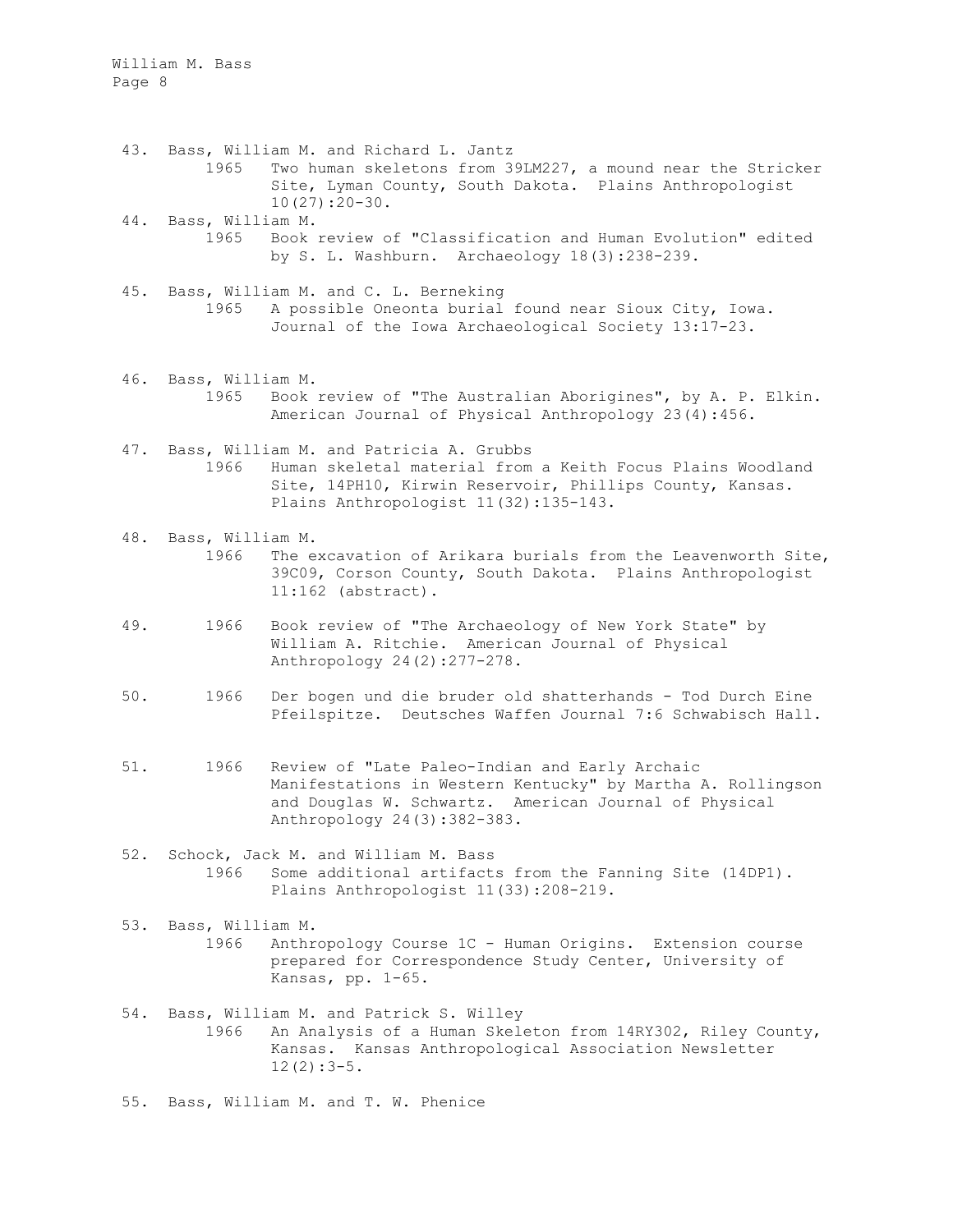> 1966 Report on Human Skeletal Remains Found Near Glenham, Walworth County, South Dakota. Museum News, University of South Dakota 27(11-12):9-16.

56. Bass, William M.

- 1966 Human Skeletal Material from the Black Partizan Site. Smithsonian Institution, River Basin Surveys Publications in Salvage Archaeology 2:100-102.
- 57. 1966 A Human Skeleton from the Gillette Site (39ST23), Stanley County, South Dakota. Plains Anthropologist 11(34):290-293.
- 58. Bass, William M., Carmi J. Johnson and Douglas H. Ubelaker 1967 The Human Skeletal Material from the Curry Site, 14GR301, Greenwood County, Kansas. Kansas State Historical Society Anthropological Series Number 3:105-121.
- 59. Kerley, Ellis R. and William M. Bass 1967 Paleopathology: Meeting Ground for Many Disciplines. Science 15(3789):638-644.
- 60. Bass, William M. 1967 Book review: Robert McAdams. Land Behind Baghdad: A History of Settlement of the Diyala Plains. The University of Chicago Press, 1965. Plains Anthropologist 12(36):238- 239.
- 61. 1967 Human Skeletal Material from the Hitchell Site. In "The Hitchell Site" by Richard B. Johnston, Smithsonian Institution, River Basin Surveys. Publications in Salvage Archaeology 3:80-81.
- 62. 1967 Review. New Roads to Yesterday. Edited by Joseph R. Caldwell, Basic Books Inc., 1966. American Journal of Physical Anthropology 27(1):101-102.
- 63. 1967 Nevada's First Miners 8000 B.C. Territorial Enterprise and Virginia City News, Virginia City, Nevada 114(35)2&6; 114(36):8.
- 64. Gilbert, B. Miles and William M. Bass 1967 Seasonal Dating of Burials from the Presence of Fly Pupae. American Antiquity 34(4):534-535.
- 65. Bass, William M., Dick McWilliams and Bruce A. Jones 1967 Archaeological Investigations at Five Sites in Lyon, Jefferson, and Phillips County, Kansas. Kansas Academy of Science 70(4):471-489.
- 66. Bass, William M. 1967 Review of Thomas W. McKern (ed.): Readings in Physical Anthropology. American Anthropologist 69(5):544.
- 67. 1968 A Concept of Race. Context, Bulletin of Virginia Polytechnic Institute 2(2):14-17.

68. Bass, William M. and Donald Nelson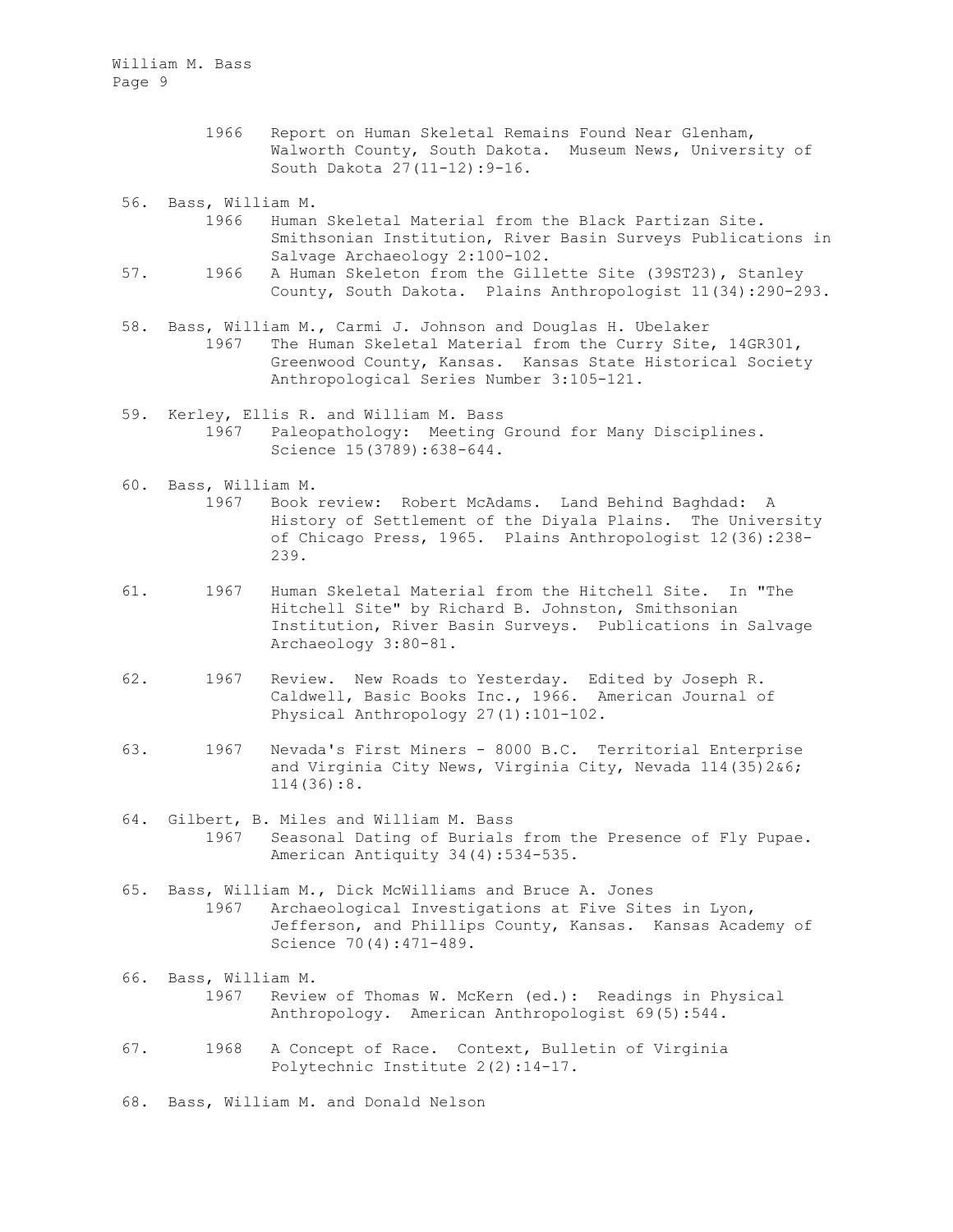- 1968 The Identification of an Adult Kansas Indian Male from the Doniphan Site, 14DP2, Doniphan County, Kansas. Kansas Anthropological Assoc. Newsletter 13(8):4-11.
- 69. Bass, William M.
- 1968 Human Skeletal Material from 23AD95, Adair County, Missouri. Plains Anthropologist 13(40):115-116.
- 70. 1968 Obituary of Charles Ernest Snow, 1910-1967. American Journal of Physical Anthropology 28(3):369-372.
- 71. 1968 Human Skeletal Material from the Shermer Site, 32EM10, Emmons County, North Dakota, Plains Anthropologist Memoir 5, Part II, pp. 85-86.
- 72. 1968 New Developments in the Identification of Human Skeletal Material. Abstract. American Journal of Physical Anthropology 29(1):138.
- 73. Bass, William M., B. Miles Gilbert, Kenneth R. Turner and Martin K. Nichels

1969 The Faunal Remains from 39LM232, the Pretty Head Site, Lyman County, South Dakota. Smithsonian Institution River Basin Surveys Publications in Salvage Archaeology 13:86.

- 74. Bass, William M. 1969 Human Skeletal Material from 39LM232, The Pretty Head Site, Lyman County, South Dakota. Smithsonian Institution River Basin Surveys Publications in Salvage Archaeology 13:87.
- 75. Bass, William M. and Douglas H. Ubelaker 1969 An Analysis of Skeletal Material from the Langdeau Site, 39LM209. Smithsonian Institution River Basin Surveys Publications in Salvage Archaeology 13:87-89.
- 76. Bass, William M. and B. Miles Gilbert 1969 The Faunal Remains from 39LM208, the Jiggs Thompson Site, Lyman County, South Dakota. Smithsonian Institution River Basin Surveys Publications in Salvage Archaeology 13:89-90.
- 77. Ubelaker, Douglas H., T. W. Phenice and William M. Bass 1969 Artificial interproximal grooving of the teeth in American Indians. American Journal of Physical Anthropology 30(1):145-150.
- 78. Bass, William M. 1969 Recent developments in the identification of human skeletal material. American Journal of Physical Anthropology 30(3):459-461.
- 79. Willey, Patrick S. and William M. Bass 1969 A Study of a Kansas Child from the Doniphan Site, 14DP2, Doniphan County, Kansas. Kansas Anthropological Association Newsletter 15(1):1-7.

80. Bass, William M.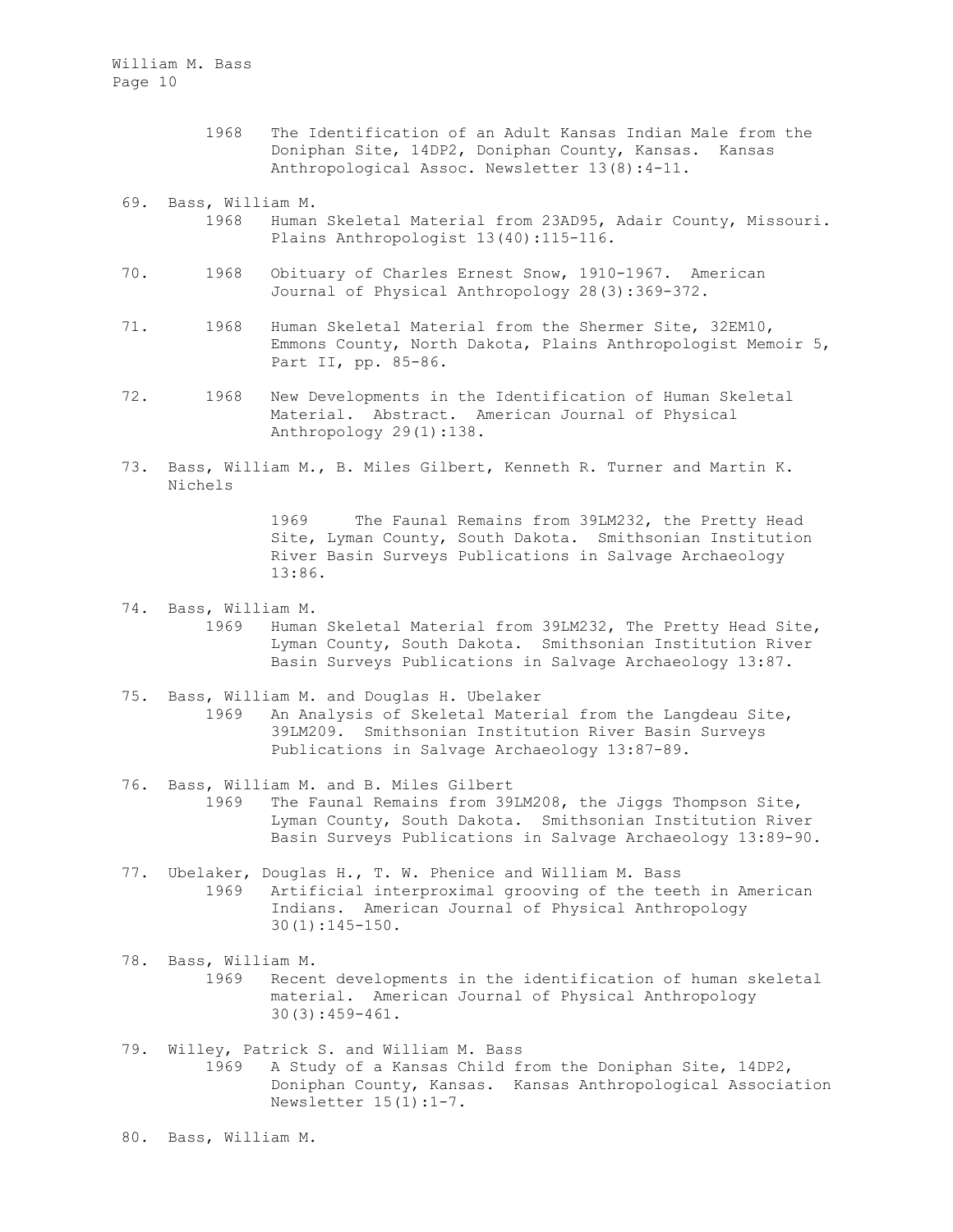- 1969 Review of Biomedical Challenges Presented by the American Indians. Pan American Health Organization. Scientific Publication No. 165, Washington. American Anthropologist 71(6):1196-1198.
- 81. Bass, William M. and Douglas H. Ubelaker 1969 A Review of Human Origins. The World Company, Lawrence, Kansas, 71 pages.
- 82. Gregg, John B. and William M. Bass 1970 Exostoses in the External Auditory Canals. Annals of Otology, Rhinology and Laryngology 79(4):834-839.
- 83. Bass, William M. 1970 A Review of Ancient Disease in the Midwest by Dan Morse. Illinois State Museum Reports of Investigations, 15. Springfield, Illinois. The Missouri Archaeological Society Newsletter 241:2-3.
- 84. 1970 Excavations of a Paleo-Indian Site at Agate Basin, Wyoming. National Geographic Society Research Reports, 1961-1962 Projects, pp. 21-25.
- 85. Turner, Kenneth R. and William M. Bass 1970 A Human Skeleton from 14BT467, Barton County, Kansas. Kansas Anthropological Association Newsletter 15(5):1-3.
- 86. Bass, William M. 1970 Revised Anthropology 1c, Human Origins, for Extramural Independent Study Center. University of Kansas, Lawrence.
- 87. Ubelaker, Douglas H. and William M. Bass 1970 Arikara Glassworking Techniques at the Leavenworth and Sully Sites. American Antiquity 35(4):467-475.
- 88. Bass, William M. 1970 Review of Ancient Disease in the Midwest by Dan Morse. American Anthropologist 72:1570-1571. Also reprinted in Missouri Archaeological Newsletter, Number 241:2-3.
- 89. Bass, William M., David R. Evans, Richard L. Jantz, and Douglas H. Ubelaker
	- 1971 The Leavenworth Site Cemetery: Archaeology and Physical Anthropology. University of Kansas Publications in Anthropology, No. 2, 215 pages.
- 90. Bass, William M. 1971 Human Osteology: A Laboratory and Field Manual of the Human Skeleton. Missouri Archaeological Society, Columbia, 281 pages.
- 91. Klepinger, Linda and William M. Bass 1971 Human Skeletal Material from the Taylor Mound 14DP3, Doniphan County, Kansas. Plains Anthropologist 16(53):183- 189.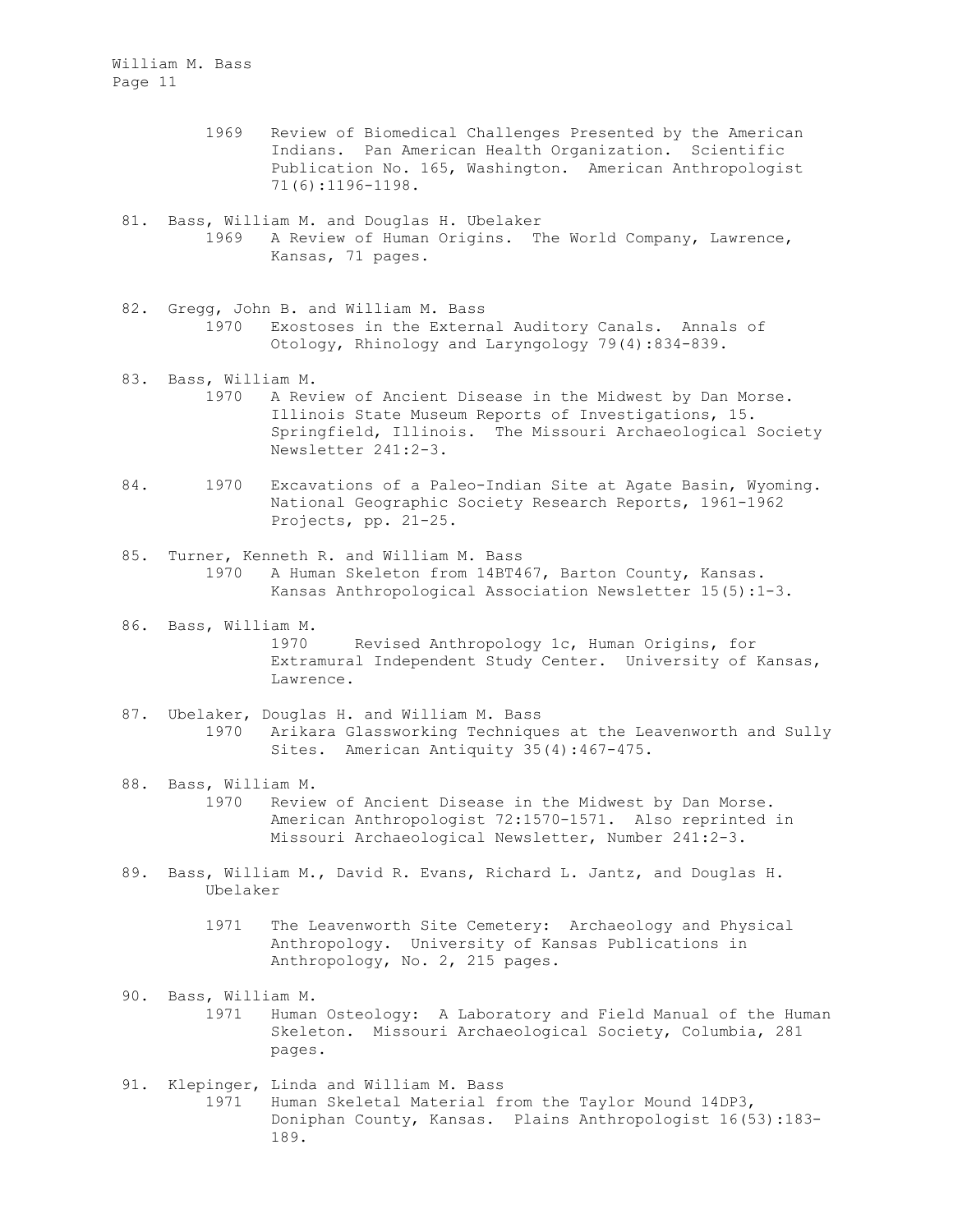- 92. Bass, William M. 1971 The Races of Man. Anthropology 170c, a three-hour credit correspondence course. Extramural Independent Study Center. The University of Kansas, Lawrence. 91 pages.
- 93. Bass, William M. and Donald J. Ortner 1971 A case of forgery of Indian artifacts--worked human bone tools from Kansas. Kansas Anthropological Association Newsletter 16(7):1-4.
- 94. Turner, Kenneth R. and William M. Bass 1972 A human skeleton from the Infinity Site, 14MY305. In: "The Archaeology of the Elk City Reservoir" by James O. Marshall 6:265-268. Kansas State Historical Society, Anthropological Series 6.
- 95. Ubelaker, Douglas H., William M. Bass and Richard L. Jantz 1972 A Review of Human Origins. Second edition, University of Tennessee Press, Knoxville. 65 pages.
- 96. Bass, William M. 1972 Review of "Handbook of Middle American Indians", Vol. 9, Physical Anthropology Volume Editor T. Dale Stewart. American Journal of Physical Anthropology 36:148-149.
- 97. 1973 Two Human Skeletons from Bent's Old Fort. In Bent's Old Fort: An Archaeological Study by Jackson W. Moore, Jr. State Historical Society of Colorado, Denver, pp. 122-124.
- 98. Wright, Moira H. M., David C. Stout and William M. Bass 1973 Skeletal Material from the West Site, 40DV12 Davidson County, Tennessee. Tennessee Archaeologist, 29:12-49.
- 99. Bass, William M. and R. Bruce McMillan 1973 A Woodland Burial from Boney Spring, Missouri. Plains Anthropologist 18(62):313-315.
- 100. Bass, William M. 1973 Lansing Man: a half century later. American Journal of Physical Anthropology 38(1):99-104.
- 101. 1974 Review of "The People of America" by T. D. Stewart and "The Pacific Islanders" by W. W. Howells. Science, 185:850-851.
- 102. Hemmings, E. Thomas, William M. Bass and Ted A. Rathbun 1974 Radiocarbon date for an early human bone from Edisto Island, South Carolina. Notebook, The Institute of Archaeology and Anthropology, University of South Carolina 5(2):39-42.
- 103. Gregg, John B. and William M. Bass
	- 1974 Exostoses in the External Auditory Canals. In Diagnosis and Treatment of Prevalent Diseases of North American Indian Populations: II, pp. 137-142. MMS Information Corp. New York. Previously published in Annals of Otology, Rhinology and Laryngology, 79:834-839, August 1970.

104. Bass, William M. and Thomas F. Rome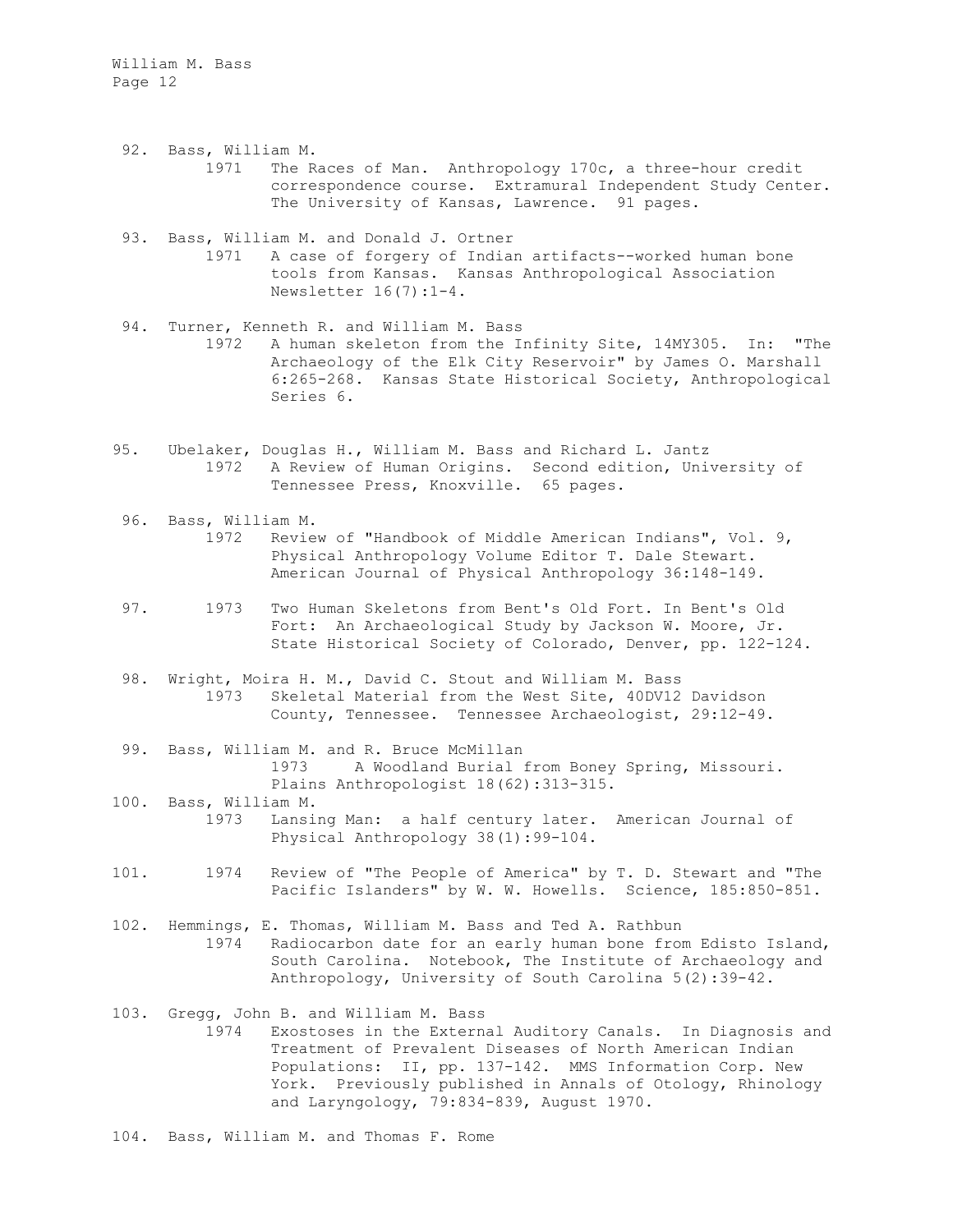- 1974 Human skeletal material from Stockton, Kansas. Kansas Anthropological Association Newsletter 20(1 & 2):9.
- 105. Bass, William M., John B. Gregg and Pierre E. Provost 1974 Ankylosing Spondylitis (Marie Strumpel Disease) in Historic and Prehistoric Northern Plains Indians. Plains Anthropologist 19(66):303-305.
- 106. Gregg, John B., William M. Bass and Duane W. DeVault 1975 Severe Temporo-Mandibular Joint Remodeling in a Pre-Historic Tennessee Indian. Tennessee Archaeologist 31:104-107.
- 107. Owsley, Douglas W. and William M. Bass 1975 Analysis of a Human Skeleton from near Quinter, in Gove County, Kansas. Kansas Anthropological Association Newsletter December 21(4):7-10.
- 108. Bass, William M. and Terrell W. Phenice 1975 Prehistoric human skeletal material from three sites in North and South Dakota. In "The Sonota Complex and Associated Sites on the Northern Great Plains" by Robert W. Neuman. Nebraska State Historical Society Publications in Anthropology 6:106-140.
- 109. Scharff, John C. and William M. Bass 1975 Analysis of human skeletal material from three burial mounds in Alabama. In "Archaeological Investigations n the Little Bear Creek Reservoir" by Carey B. Oakley and Eugene M. Futato, 299-314. Department of Anthropology, University of Alabama.
- 110. Bass, William M. 1976 An early Indian cranium from the Medicine Crow Site (39BF2), Buffalo County, South Dakota. ABSTRACT. American Journal of Physical Anthropology 44:165.
- 111. Bass, William M. (III) and William L. Rhule (II) 1976 Human Burials from Rogers Shelter. Chapter II (pp. 201-209) in "Prehistoric Man and His Environments: A Case Study in the Ozarks Highlands", edited by W. Raymond Wood and R. Bruce McMillan. Academic Press, Inc. New York.
- 112. Bass, William M. and Hugh E. Berryman 1976 Human skeletal remains from the Fay Tolton Site. In "Fay Tolton and the Initial Middle Missouri Variant". Missouri Archaeological Society Research Series 13:27-31.
- 113. Bass, William M. 1976 Removal of graves from a 19th century German Lutheran Cemetery in Wartburg, Morgan County, Tennessee. Tennessee Anthropological Association Newsletter 1(3):11-12.
- 114. Ubelaker, Douglas H., William M. Bass, Richard L. Jantz, and Fred H. Smith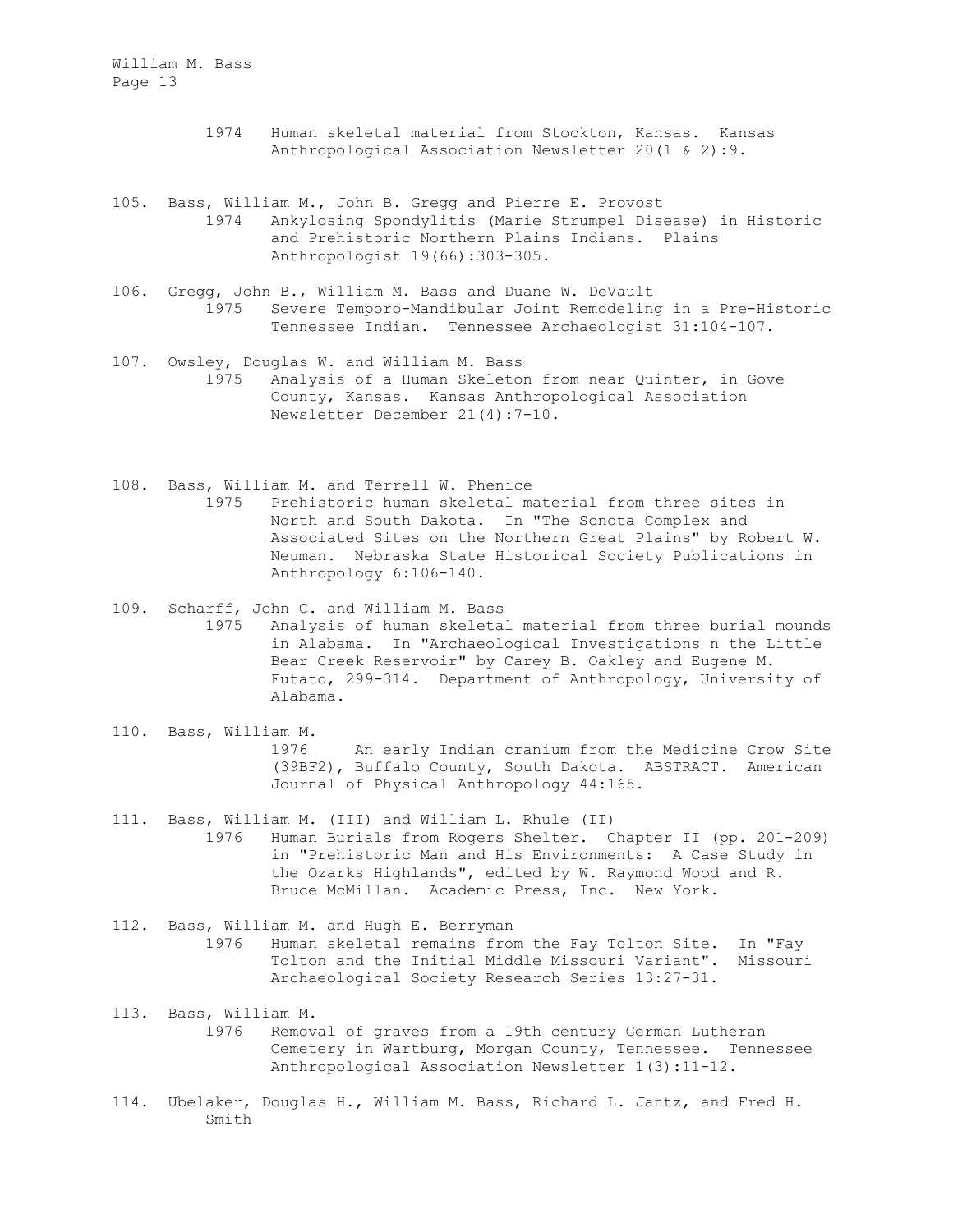- 1976 A Review of Human Origins. Third edition, Tribute Printing and Publishing, Chattanooga, Tennessee. 80 pages.
- 115. Bass, William M. and Marc D. Rucker
	- 1976 Preliminary investigation of artifact association in an Arikara Cemetery (Larson Site), Walworth County, South Dakota. National Geographic Society Research Reports for 1968, pp. 33-48.
- 116. Bass, William M. 1976 An early Indian cranium from the Medicine Crow Site (39BF21), Buffalo County, South Dakota. American Journal of Physical Anthropology 45(3):695-700.
- 117. Rathbun, Ted A. and William M. Bass 1977 Physical and demographic features of two groups in North Western Iran. Anthropologie XV:55-63.
- 118. Owsley, Douglas W., Hugh E. Berryman and William M. Bass 1977 Demographic and osteological evidence for warfare at the Larson Site, South Dakota. Plains Anthropologist 22:119- 131.
- 119. Bass, William M. 1978 Review of "Paleopathological Diagnosis and Interpretation: Bone Diseases in Ancient Human Populations" by R. Ted Steinbock, in Medical Anthropology Newsletter, February 9(2):31.
- 120. Bass, William M. and Walter H. Birkby 1978 Exhumation: the method could make the difference. FBI Law Enforcement Bulletin, July, 47:6-11.
- 121. Willey, Pat and William M. Bass 1978 A scalped skull from Pawnee County. Kansas Anthropological Association Newsletter 24:1-11.
- 122. Willey, P., Mark F. Guagliardo and William M. Bass 1978 Brakebill Mound, near Knoxville, Tennessee: A history of the mound and description of two recently recovered skeletons. Tennessee Anthropologist 3:145-167.
- 123. Bass, William M. 1978 Review of "Biocultural Adaptation in Prehistoric America" by Robert L. Blakely, ed. Southern Anthropological Society Proceedings. American Anthropologist 80:986-988.
- 124. Gregg, John B., Pierre E. Provost and William M. Bass 1979 Pedagogy in Paleopathology. Plains Anthropologist 24:29-34.
- 125. Bass, William M.
	- 1979 Developments in the identification of human skeletal material (1968-1978). Abstract of a paper read at the Forty-Eighth Annual Meeting of the American Association of Physical Anthropologists, San Francisco, California. American Journal of Physical Anthropology 50:417.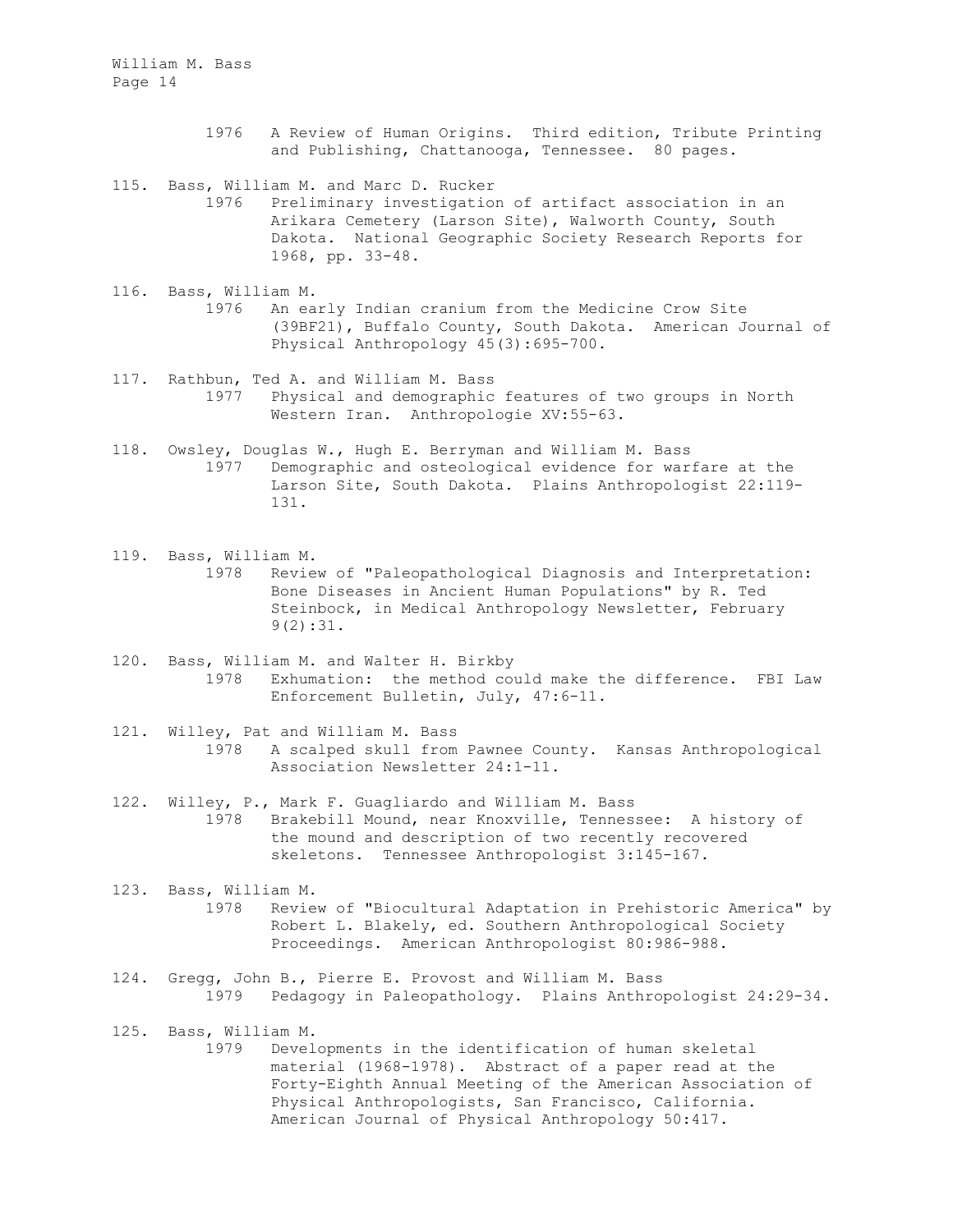- 126. 1979 The Physical Anthropologist in the Field. A review of Douglas H. Ubelaker's "Human Skeletal Remains, Excavation, Analysis and Interpretation". Reviews in Anthropology 6(3):387-392.
- 127. Owsley, Douglas W. and William M. Bass 1979 A demographic analysis of skeletons from the Larson Site (39WW2), Walworth County, South Dakota: Vital Statistics. American Journal of Physical Anthropology 51(2):145-154.
- 128. Bass, William M. 1979 Development in the identification of human skeletal material (1968-1978). American Journal of Physical Anthropology 51(4):555-562.
- 129. Bass, William M. and James H. Head
	- 1980 Human skeletal material from a Late Archaic site in Kansas. In Salvage Archaeology of the John Redmond Lake, Kansas. Kansas State Historical Society, Anthropological Series 8:174-185.
- 130. Bass, William M.
	- 1980 The Place of a Forensic Anthropologist in a Medical Examiner's System. Part I. Age: The Determination of Age at Death of a Skeleton. Tennessee Forensic Headliner  $3(4):1-2.$
- 131. 1980 The Place of a Forensic Anthropologist in a Medical Examiner's System. Part II. Sex: The Determination of Sex of the Skeleton. Tennessee Forensic Headliner 3(6):1-2.
- 132. 1980 The Place of a Forensic Anthropologist in a Medical Examiner's System. Part III. The Determination of Race and Stature from the Skeleton. Tennessee Forensic Headliner  $3(7):1-2.$
- 133. Bass, William M. and B. Miles Gilbert 1981 Human Remains from Fort Manuel. In "Fort Manuel: the Archaeology of an Upper Missouri Trading Post of 1812-1813" by G. Hubert Smith and John Ludwickson. Special Publication of the South Dakota Archaeology Society 7:91.
- 134. Bass, William M. 1981 Skeletal biology of the United States Great Plains: A history and personal narrative. Plains Anthropologist Memoir 17, 26(94):3-18. Part 2.
- 135. Gregg, John B., James P. Steele and William M. Bass 1982 Unusual osteolytic defects in ancient South Dakota skulls. American Journal of Physical Anthropology 58:243-254.
- 136. Willey, Pat and William M. Bass 1982 Forensic identification at the University of Tennessee-Knoxville. Tennessee Anthropological Association Newsletter  $7(5):1-4.$
- 137. Bass, William M. and Patricia A. Driscoll 1983 Summary of skeletal identification in Tennessee: 1971-1981. Journal of Forensic Sciences 28:159-168.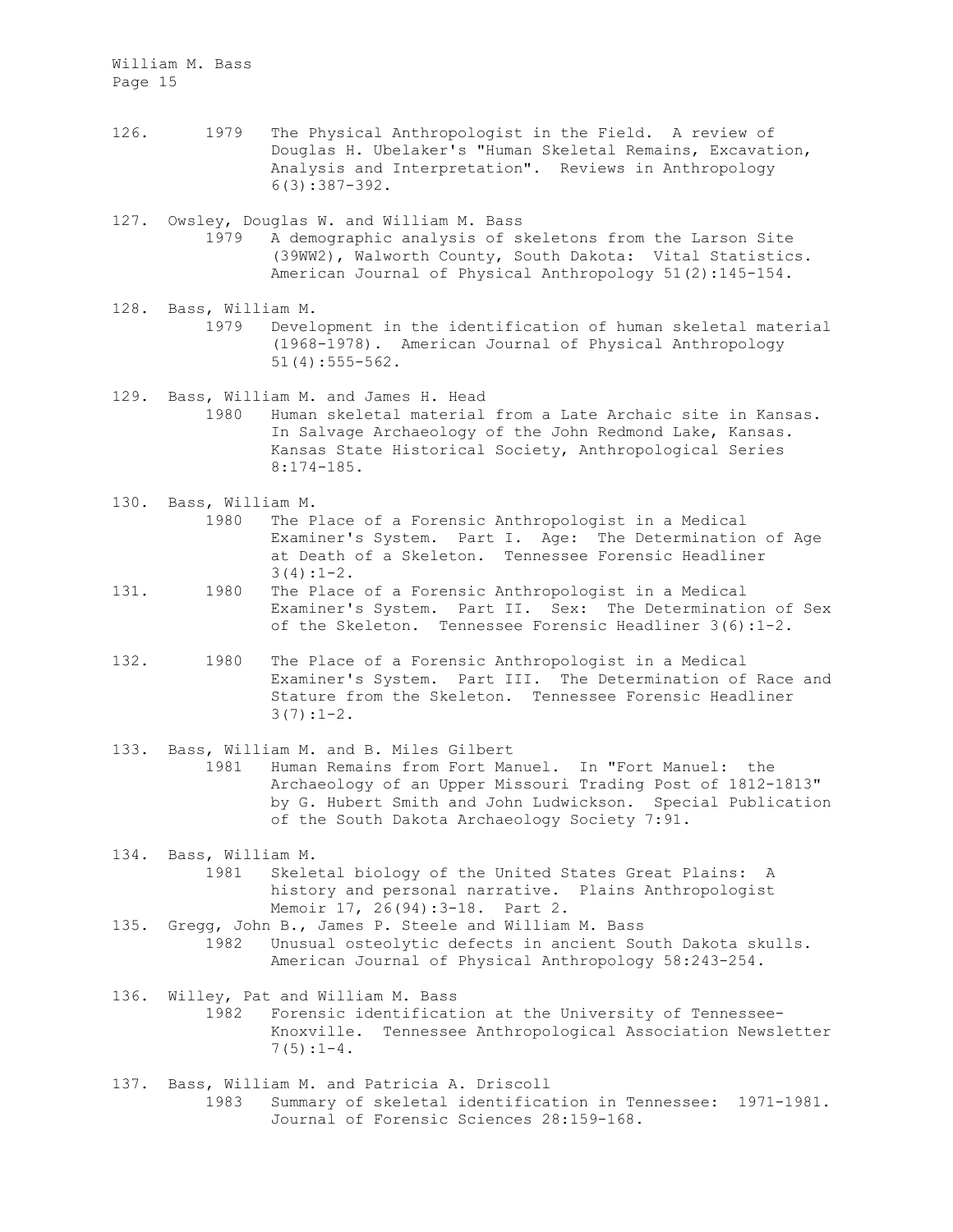- 138. Rodriguez, William C. and William M. Bass 1983 Insect activity and its relationship to decay rates of human cadavers in East Tennessee. Journal of Forensic Sciences 28:423-432.
- 139. Loveland, Carol J. and William M. Bass 1983 Human Skeletal Remains from the Williams Site. In Archaeological Research at The Bob Williams Site, Red River County, Texas by Gregory Perino. Potsherd Press, Museum of the Red River, Idabel, Oklahoma, pp. 85-144.
- 140. Bass, William M. 1983 Review of Paleopathological Diagnosis and Interpretation: Bone Diseases in Ancient Human Populations by R. Ted Steinbock. American Journal of Physical Anthropology 60(4):546-547.
- 141. 1983 Review of Identification of Pathological Conditions in Human Skeletal Remains by Donald J. Ortner and W. G. J. Putschar. American Journal of Physical Anthropology 60(4):547-548.
- 142. Miller, Larry, William M. Bass and Romona Miller 1983 Human Evidence in Criminal Justice. 168 pp. Anderson Publishing Co., Cincinnati, Ohio.
- 143. Bass, William M. 1983 The occurrence of Japanese trophy skulls in the United States. Journal of Forensic Sciences 28(3):800-803.
- 144. Bass, William M. and Carol J. Loveland 1983 Biological anthropology of the George Preston, Smith, and Sam Sites: three Fourche Maline sites in southeastern Oklahoma and northeastern Texas. Bulletin of the Texas Archeological Society 53:83-100.
- 145. Bass, William M. 1983 The salvage of human skeletal material from the Rygh Site, 39CA4, Campbell County, South Dakota. pp. 299-305. In "The Anton Rygh Excavations and Assemblage, Campbell County, South Dakota by Ruthann Knudson, Jeanne M. Moe and Alfred W. Boervers. University of Idaho Anthropological Research Manuscript Series No. 75, Moscow, Idaho.
- 146. Loveland, Carol J. and William M. Bass 1983 Cranial studies of the Caddo Indians from the Kaufman-Williams Site. pp. 241-257. In "Southeastern Natives and Their Pasts: A Collection of Papers Honoring Dr. Robert E. Bell". Edited by Don G. Wyckoff and Jack L. Hofman. Oklahoma Archeological Survey Studies in Oklahoma's Past, No. 11, Norman, Oklahoma.
- 147. Bass, William M. 1983 Book review of "Handbook of Forensic Archaeology and Anthropology". Edited by D. Morse, J. Duncan and J.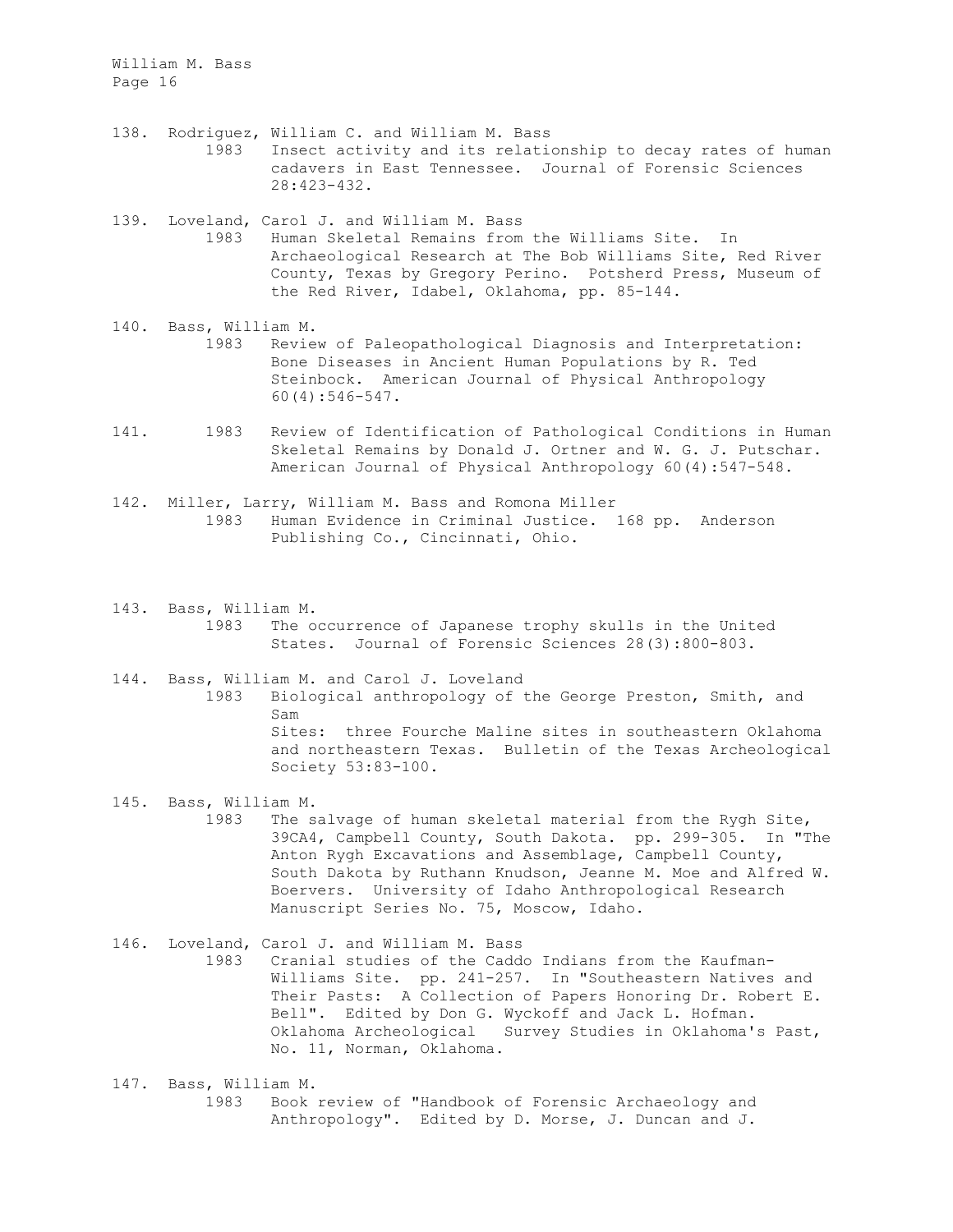> Stoutamire. American Journal of Physical Anthropology 62(4):445-446.

- 148. 1983 Book review of "Craniometry and Biological Distance: Biocultural Continuity and Change at the Late-Woodland-Mississippian Interface" by Judith Droessler. American Anthropologist 85(4):957-958.
- 149. 1984 The Arikara of South Dakota: The archaeology and geography. Abstract American Journal of Physical Anthropology 63(2):136.
- 150. 1984 Time interval since death: A difficult decision. Chapter 11 in Human Identification, Case Studies in Forensic Anthropology. Edited by Ted A. Rathbun and Jane E. Buikstra, pp. 136-147. Charles C. Thomas, Publisher.
- 151. 1984 Is it possible to consume a body completely in a fire? Chapter 13 in Human Identification, Case Studies in Forensic Anthropology. Edited by Ted A. Rathbun and Jane E. Buikstra, pp. 159-167. Charles C. Thomas, Publisher.
- 152. Loveland, Carol J., John B. Gregg and William M. Bass 1984 Osteochondritis Dissecans from the Great Plains of North America. Plains Anthropologist 29:239-246.
- 153. Gregg, John B. and William M. Bass 1984 "Bullet Hole" in an Ancient South Dakota Skull, or a Trephination? Plains Anthropologist 29:321-326.
- 154. Loveland, Carol J., John B. Gregg and William M. Bass 1985 Ancient osteopathology from the Caddoan burials at the Kaufman-Williams Site, Texas. Plains Anthropologist 30(107):  $29 - 43$ .
- 155. Berryman, Hugh E. and William M. Bass 1985 Human skeletal remains: Recovery and Transportation. Tennessee Forensic Headliner 7(12):2.
- 156. Ubelaker, Douglas H., William M. Bass, Richard L. Jantz and Fred H. Smith 1985 A Review of Human Origins. Fifth Edition pp. 1-92.
- 157. Rodriguez, William C. and William M. Bass 1985 Decomposition of buried bodies and methods that may aid in their location. Journal of Forensic Sciences 30(3):836-852.
- 158. Bass, William M. and William C. Rodriguez 1986 The Place of a Forensic Anthropologist in a Mass Disaster: The Benton Fireworks Explosion. ABSTRACT: H15. Program 38th Annual Meeting of the American Academy of Forensic Sciences, p. 99. New Orleans, Louisiana.
- 159. Glassman, David M. and William M. Bass 1986 Bilateral asymmetry of long arm bones and jugular foramen: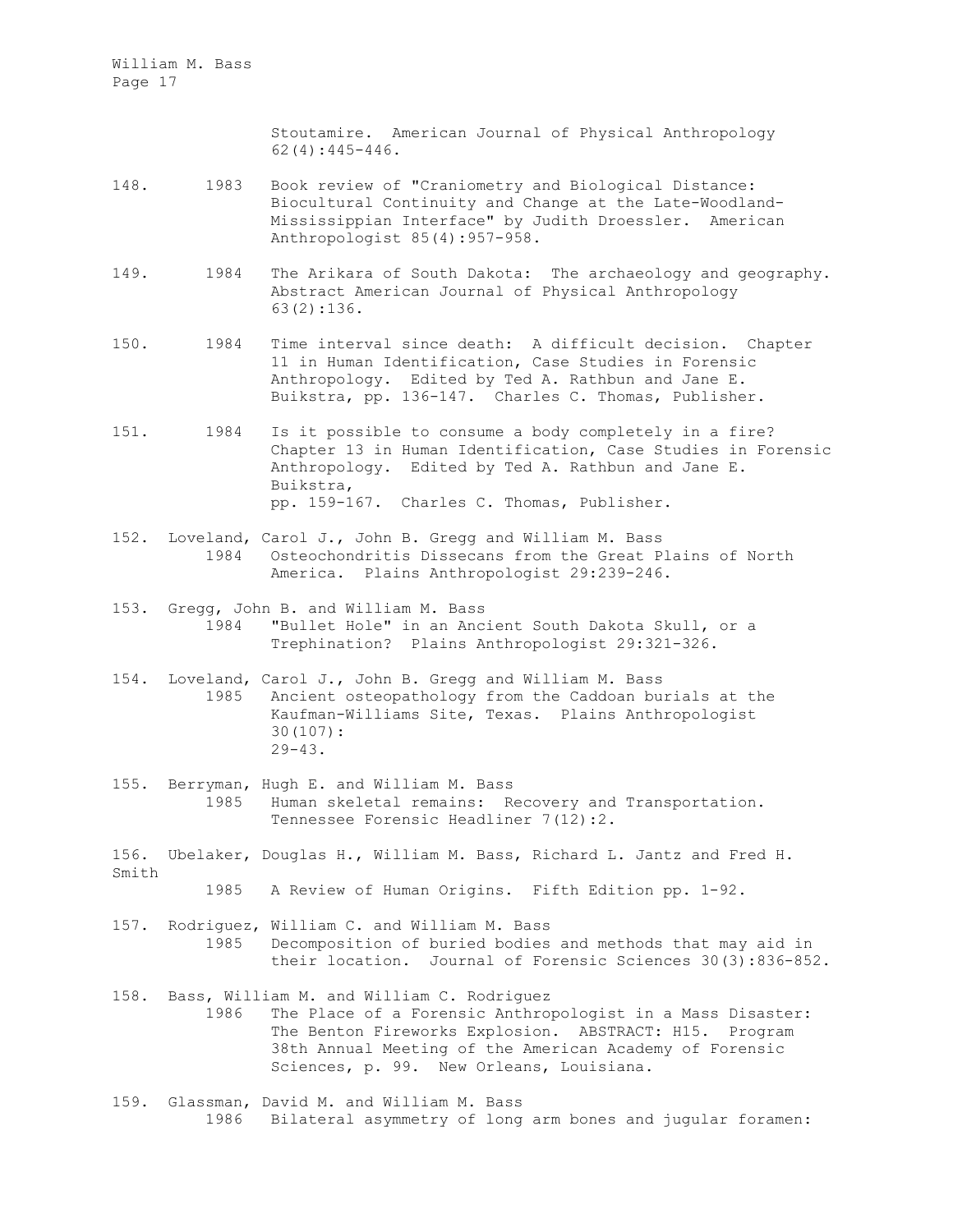> implications for handedness. Journal of Forensic Sciences 31(2):589-595.

160. Bass, William M. 1986 Forensic Anthropology. Chapter 8 in CAP Handbook for Postmortem Examination of Unidentified Remains. Edited by M.F. Fierro and G.J. Loring. pp. 85-110. College of American Pathologist, Skokie, Illinois.

- 161. Bass, William M. and Hugh E. Berryman 1986 Forensic Fire Scenes: Check Them Carefully. Tennessee Forensic Headliner 9(3):1-2.
- 162. Rhule, II, William L. and William M. Bass 1986 Physical Anthropology of the Washburn Ferry Site 32OL102. W. Raymond Wood, ed. In Papers in Northern Plains Prehistory and Ethnohistory. p. 196. South Dakota Archaeological Society No. 10.
- 163. Bass, William M. 1986 Contributions to "Distinguished Teachers on Effective Teaching." Edited by Peter G. Beidler. 96 pages. Jossey-Bass Publisher.
- 164. Bass, William M. 1987 Service As Part of the Job. National Forum, Phi Kappa Phi Journal LXVII(1):11-14.
- 165. Mann, Robert W., Steven A. Symes and William M. Bass 1987 Maxillary Suture Obliteration: Aging the Human Skeleton on Intact or Fragmentary Maxilla. Journal of Forensic Sciences 32(1):148-157.
- 166. Bass, William M. 1987 Human Osteology: A Laboratory and Field Manual. Third Edition. Missouri Archaeological Society, Columbia.
- 167. Mann, Robert W., Lee Meadows, William M. Bass, and David R. Watters 1987 Description of Skeletal Remains from a Black Slave Cemetery from Montserrat, West Indies. Annals of Carnegie Museum 56:319-337.

168. Perry (III), William L., William M. Bass, W. Stuart Riggsby and Karl Sirotkin

- 1988 The Autodegration of Deoxyribonucleic Acid (DNA) in Human Rib Bone and Its Relationship to the Time Interval Since Death. Journal of Forensic Sciences 33(1):144-153.
- 169. Bass, William M. 1987 Forensic Anthropology: The American Experience. Chapter 17 (p. 224-239) in "Death, Decay and Reconstruction". Edited by A. Boddington, A. N. Garland and R. C. Januaway. Manchester University Press.
- 170. Bass, William M. 1988 The Forensic Anthropology Center at the University of Tennessee, Knoxville. Tennessee Anthropological Association Newsletter, 13(2):1-6.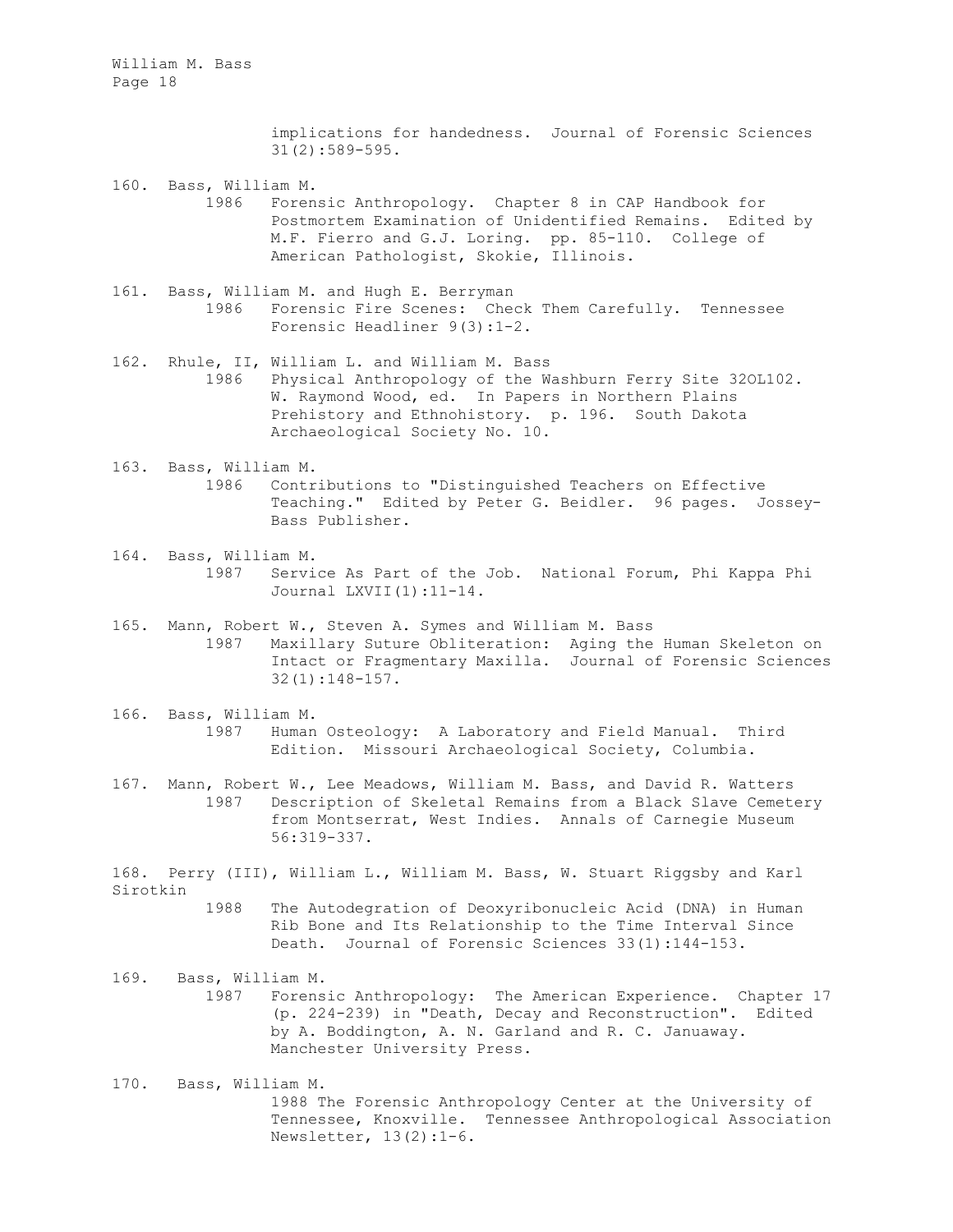- 171. Bass, William M. 1988 Mobridge Site (p. 312) and Sully Site (p. 470-471) in "Historical Dictionary of North American Archaeology". Edited by Edward B. Jelks and Juliet C. Jelks. Greenwood Press, New York.
- 172. Bass, William M. 1988 Book review of "Status and Health in Prehistory: A Case Study of the Moundville Chiefdom" by Mary Lucas Powell. Southeastern Archaeology 7(2):147-148.
- 173. Ubelaker, Douglas H., William M. Bass, Richard L. Jantz and Fred H. Smith

1990 A Review of Human Origins. Sixth Edition pp. 1-93.

- 174. Mann, Robert W., William M. Bass and Lee Meadows 1990 Time Since Death and Decomposition of the Human Body: Variables and Observations in Case and Experimental Field Studies. Journal of Forensic Sciences 35(1):103-111.
- 175. Bass, William and Murray K. Marks 1990 Fire Scene Investigation: The Role of the Forensic Anthropologist. ABSTRACT H39. Program 42nd Annual Meeting of the American Academy of Forensic Sciences, p. 144. Cincinnati, Ohio.
- 176. Simmons, Tal, Richard L. Jantz and William M. Bass 1990 Stature Estimation from Fragmentary Femora: A Revision of the Steele Method. Journal of Forensic Sciences 35(3):628- 636.
- 177. Bass, William M. 1991 Book review of The Human Species: An Introduction to Biological Anthropology by John Relethford and Human Biology and Behavior: An Anthropological Perspective by Mark L. Weiss and Alan E. Mann. American Journal of Physical Anthropology 84(1):103.
- 178. Berryman, Hugh E., William M. Bass, Steven A. Symes and O'Brien C. Smith
	- 1991 Recognition of Cemetery Remains in the Forensic Setting. Journal of Forensic Sciences 36(1):230-237.
- 179. Haskell, Neal H., Murray K. Marks, William M. Bass and John E. Pless 1991 Observations of Rapid Decomposition of Pigs (Sus scrofa L.) and a Human Infant in the Presence of Blow Fly (Calliphoridae) Larvae. ABSTRACT. 43rd Annual Meeting of the American Academy of Forensic Sciences, pp. 137-138. Anaheim, CA.

180. Mann, Robert W., Richard L. Jantz, William M. Bass and Patrick S. Willey

1991 Maxillary Suture Obliteration: A Visual Method for Estimating Skeletal Age. Journal of Forensic Sciences 36(3):781-791.

181. Bass, William M.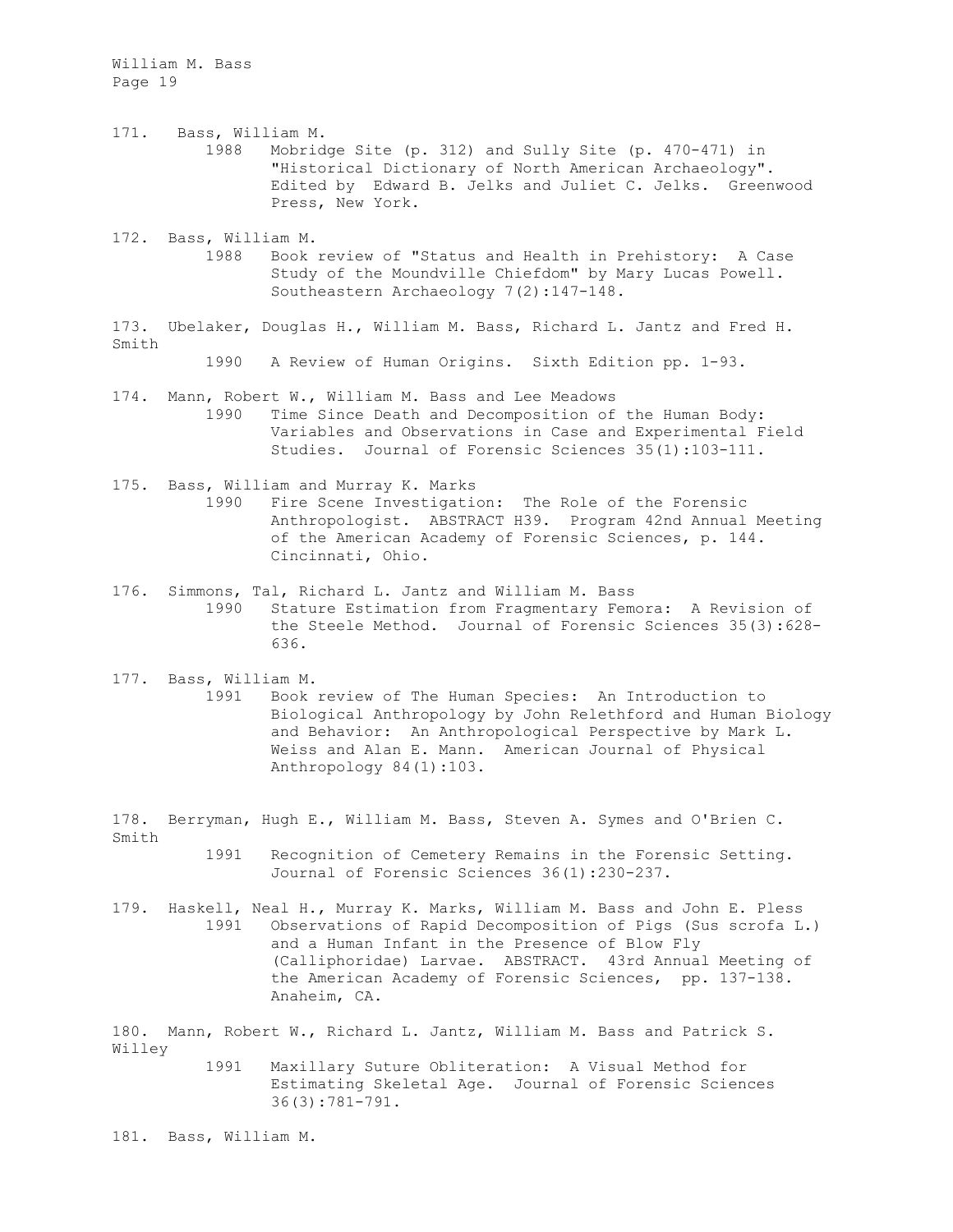- 1991 Long Term Post Mortem Changes in the Human Body. Proceedings of the Taipei International Symposium on Forensic Sciences. Central Police University, Taipei, Republic of China, pp. 87-98.
- 182. Bass, William M. 1991 Skeletal Material Associated with the Lindbergh Kidnap Case. American Journal of Human Biology 3:613-616.
- 183. Bass, William M. 1991 Book review of Human Osteology by Tim D. White, Academic Press. The Quarterly Review of Biology 67:412-413.

184. Matternes, Hugh B., William M. Bass, Stephen P. Langdon, Murray K.<br>Marks and Susan M. Holcomb and Susan M. Holcomb

1992 Analysis and Interpretation of Human Osteological Remains from the South Dakota Archaeological Research Center. Department of Anthropology, University of Tennessee.

- 185. Vass, Arpad A.; William M. Bass, Jeffery D. Walt, John E. Foss and John T. Ammons 1992 Time Since Death Determinations of Human Cadavers Using Soil Solutions. Journal of Forensic Sciences 37(5):1236-1253.
- 186. Bass, William M. 1992 Book review of "A Life in Science: Papers in Honor of J. Lawrence Angel." Jane E. Buikstra, editor. American Antiquity 57(3):561-562.
- 187. Bass, William M. 1992 Forensic Anthropology Program at the University of Tennessee. The Connective Tissue. 8(4):3.
- 188. Bass, William M. 1992 What is Forensic Anthropology? Tennessee University and College Law Enforcement Association 1(2):11-12.
- 189. Bass, William M. 1992 Book review of Human Paleopathology: Current Syntheses and Future Options by Donald J. Ortner and Arthur C. Aufderheide. American Anthropologist 94:731-732.
- 190. Bass, William M. 1992 Book review of Bone Modification by Robson Bonnicksen and Marcella H. Sorg. Human Biology 64(4):634-636.
- 191. Craig, Emily A. and William M. Bass 1993 Changes in Facial Contours Produced by Smiling. Journal of Forensic Identification 43(1):27-34.
- 192. Bass, William M. 1993 The University of Tennessee at Knoxville Aids in Training Cadaver Dogs. Tennessee University and College Law Enforcement Association. 2(1):9-10.
- 193. Bass, William M.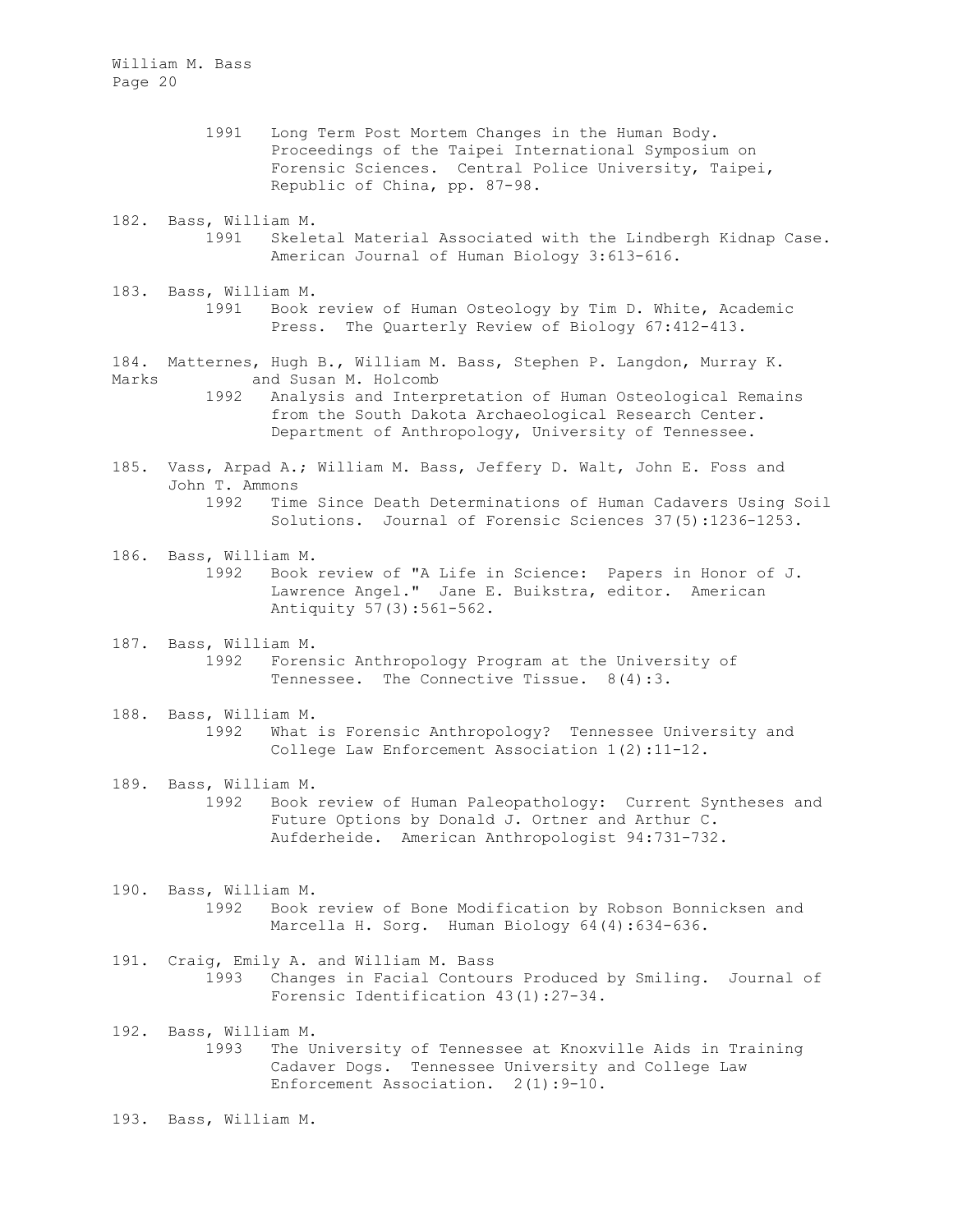- 1993 Book review of "Postmortem Changes in Human and Animal Remains" by Marc S. Micozzi. Journal of Forensic Sciences 38(1):225-226.
- 194. Gregg, John B. and William M. Bass 1994 Erosion of the Supraorbital Plate. Plains Anthropologist 39(147):77-79.
- 195. Bass, William M.<br>1995 Book
	- Book review of "Skeletal Biology in the Great Plains: Migration, Warfare, Health and Subsistence." Edited by Douglas W. Owsley and Richard L. Jantz. In: American Journal of Human Biology 7:102-103.
- 196. 1996 Book review of "A Field Guide to Human Skeletal Identification" by K.A. Bennett. In: Journal of Forensic Sciences 41(2):324.
- 197. Gregg, John B. and William M. Bass 1996 Osteitis Pubis in the Male. Plains Anthropologist 41(155):93-98.
- 198. Bass, William M. 1996 Outdoor Decomposition Rates in Tennessee. Chapter 12 in "Forensic Taphonomy: The Postmortem Fate of Human Remains" edited by William D. Haglund and Marcella H. Sorg. CRC Press, New York.
- 199. Berryman, Hugh E., William M. Bass, Steven A. Symes and O'Brien C. Smith
	- 1996 Recognition of Cemetery Remains in the Forensic Setting. Chapter 10 in "Forensic Taphonomy: The Postmortem Fate of Human Remains" edited by William D. Haglund and Marcella H. Sorg. CRC Press, New York.
- 200. Bass, William M. 1998 Foreword in "Forensic Osteology: Advances in the Identification of Human Remains", Second Edition, edited by Kathleen J. Reichs. Page ix. Charles C. Thomas, Springfield, Illinois.
- 201. Bass, William M. and Joanne L. Bennett 2000 Archaeology, Science and Forensic Anthropology: A Tribute to Dr. T. Dale Stewart. Journal of Forensic Sciences 45(2):267-268.
- 202. Bass, William M. 2000 A Tribute to Dr. Ellis R. Kerley: The Kansas Years. Proceedings of the American Academy of Forensic Sciences, Vol. VI. Abstract H 30, pp 226-227.
- 203. Bass, William M. 2000 Anthropology: Overview. In: Encyclopedia of Forensic Sciences, pp. 194-198. Academic Press.
- 204. Bass, William M.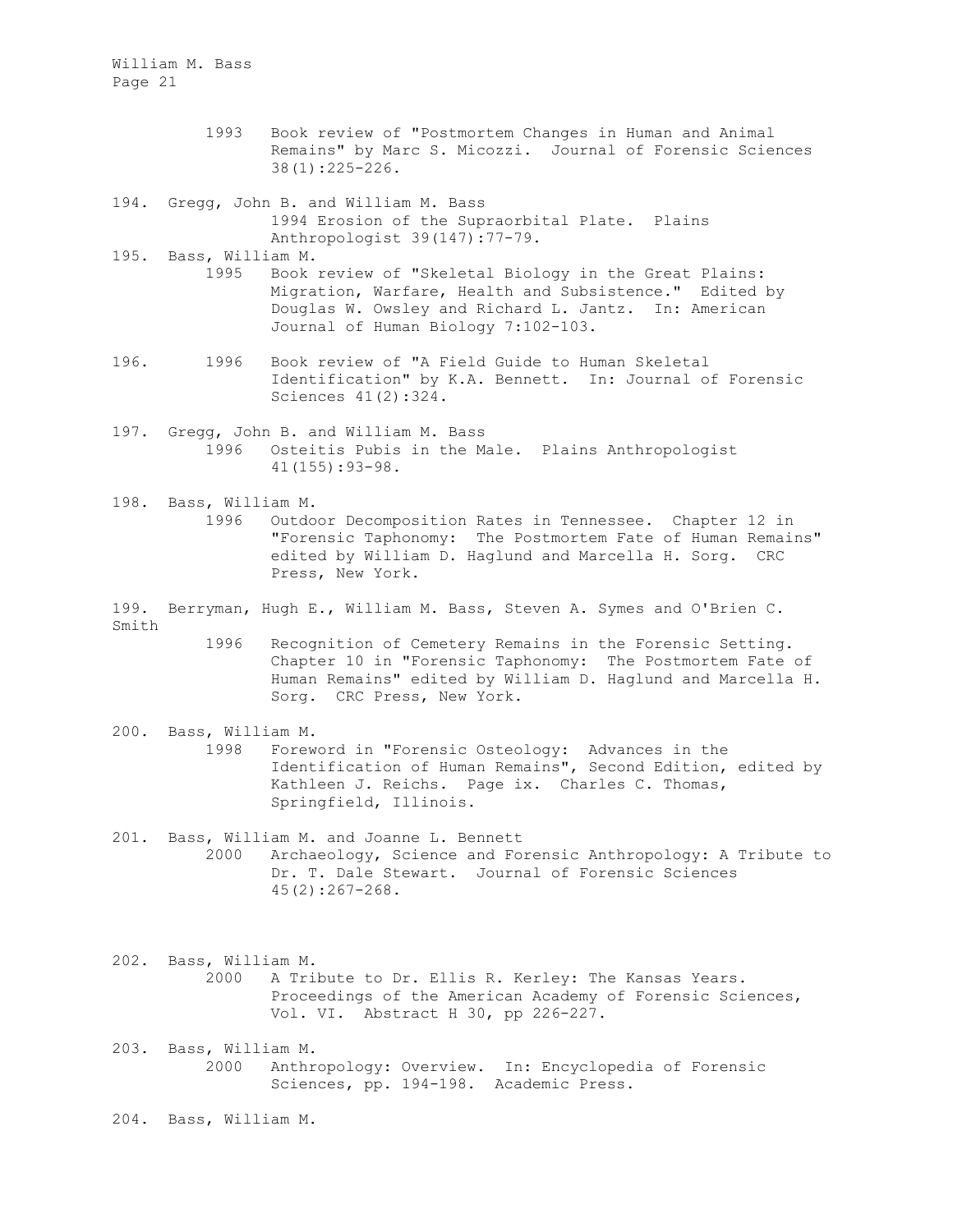> 2001 Preface in "Forensic Entomology: The Utility of Arthropods in Legal Investigations." Edited by Jason H. Byrd and James L. Costner. Pages ix - x. CRC Press, Baco Raton, FL.

205. Bass, William M. 2001 A Tribute to Dr. Ellis R. Kerley: The Kansas Years. Journal of Forensic Sciences 46(4):12-13.

ass, Bill and Jon Jefferson

 2003 Death's Acre: Inside the Legendary Forensic Lab "The Body Farm" where the Dead Do Tell Tales. G.P.<br>Putnam's Sons, New York. Popular nonfiction book, 304 York. Popular nonfiction book, 304 pages.

Bass, William M. and Richard L. Jantz 2004 Variation in cremation weight: Tennessee vs. Florida. Abstract H11, p. 274, Proceeding American Academy of Forensic Sciences. Annual Meeting Dallas, TX. February 2004.

> 208. Bass, William M. and Richard L. Jantz 2004 Cremation weights in East Tennessee. *Journal of Forensic Sciences* 49(5): 901-904.

209. Bass, William M. 2005 Human Osteology: A Laboratory and Field Manual. 5<sup>th</sup> Edition. Missouri Archaeological Society. Columbia.

210. Bass, William M. 2006 Forensic Anthropology. Chapter V in Spitz and Fisher's "Medicological Investigation of Death". Fourth Edition. Edited by Werner U. Spitz, pages 240-254. Charles C. Thomas Publisher, Springfield, IL.

- 211. Jefferson Bass 2006 Carved in Bone: A Body Farm Novel. William Morrow Division of Harper Collins Publisher. Jefferson Bass is the pen name for William M. Bass and Jon Jefferson.
- 212. Bass, William M. 2006 Foreword in "Bodies We've Buried: Inside the National Forensic Academy, the World's Top CSI Training School", by Jarrett Hallcox and Amy Welch. Berkley Books, New York.
- 213. Jefferson Bass 2007 Flesh and Bone: A Body Farm Novel. William Morrow Division of Harper Collins Publisher. New York, NY. Jefferson Bass is the pen name for William M. Bass and Jon Jefferson.
- 214. Bass, William M. 2007 Foreword in "Crime Scene Investigation" by Jacqueline T. Fish, Larry S. Miller and Michael C. Braswell. Matthew Bender and Co. a member of the LexisNexis Group, Page xi. Newark, NJ.

215. Bass, William M.